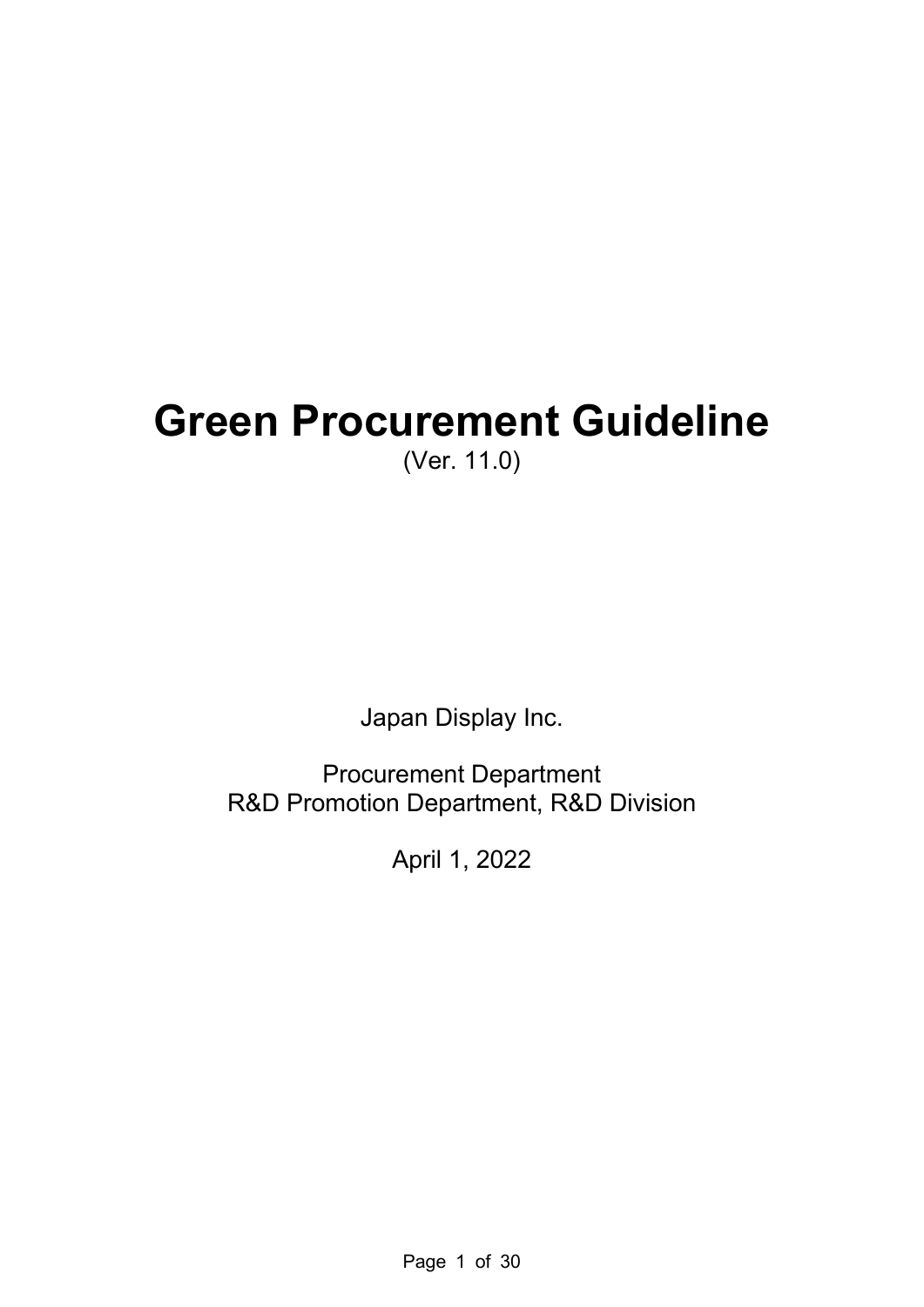# Table of Contents

| $\mathbf{L}$    |                                                                                                                                                                                                                                                                          |  |  |
|-----------------|--------------------------------------------------------------------------------------------------------------------------------------------------------------------------------------------------------------------------------------------------------------------------|--|--|
| $\prod_{i=1}^n$ | Approach to Green Procurement Adopted by the Japan Display Inc. Group  4                                                                                                                                                                                                 |  |  |
|                 | 1.<br>Objectives<br>2.<br>Initiatives Undertaken by the JDI Group<br>3.<br>Scope of this guideline<br><b>Evaluation Criteria</b><br>4.<br>5.<br>Other requirements<br>6.<br>Description of the required documents<br>7.<br>Procedures from the request to the submission |  |  |
|                 |                                                                                                                                                                                                                                                                          |  |  |
|                 |                                                                                                                                                                                                                                                                          |  |  |
|                 |                                                                                                                                                                                                                                                                          |  |  |
|                 |                                                                                                                                                                                                                                                                          |  |  |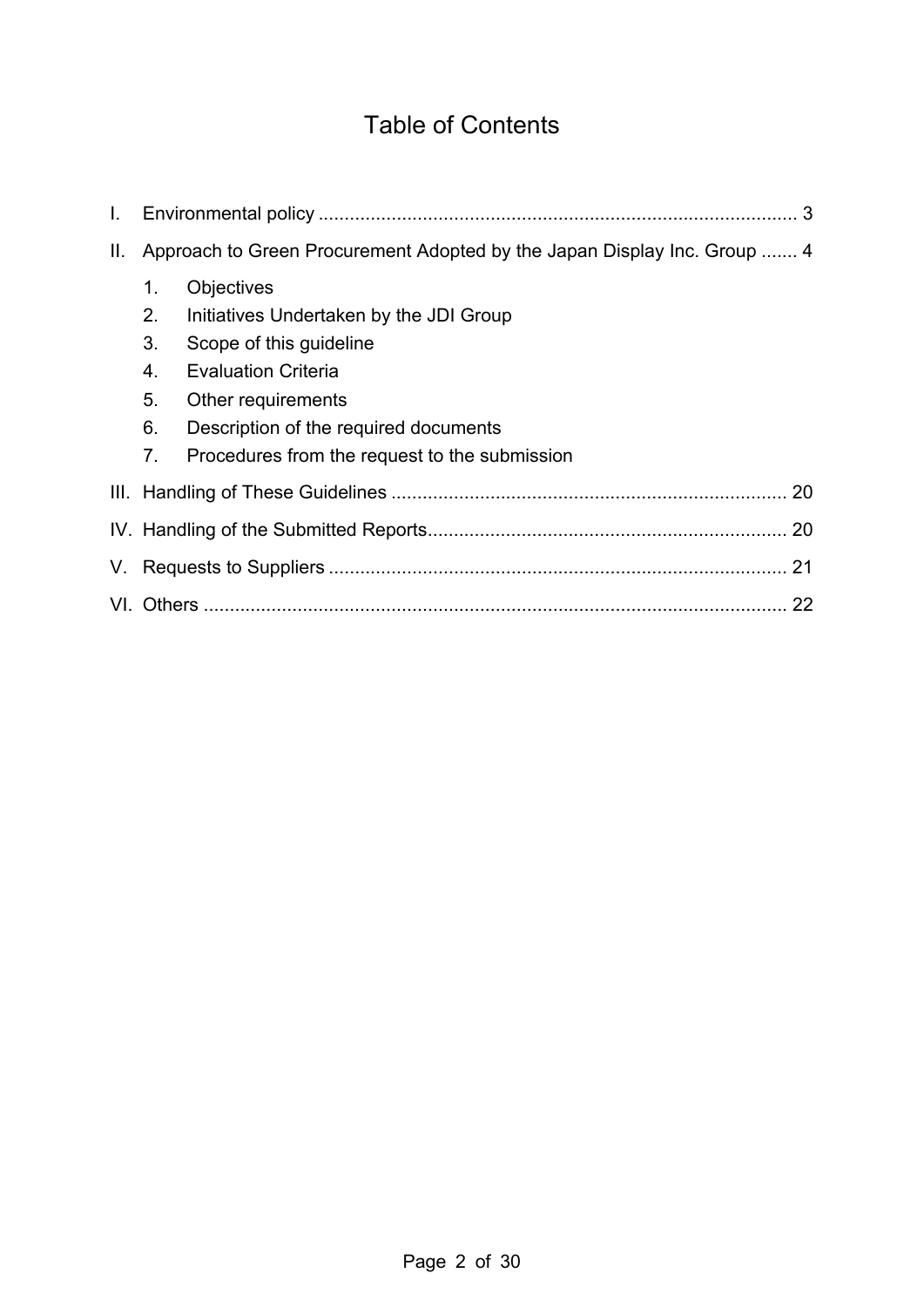# **I. Environmental policy**

Recognizing that global environment conservation is one of the most important challenges for humanity, we at Japan Display Inc. group respect people and environment, and aim to contribute to a sustainable society.

#### **Basic policy**

We will continually improve our environmental management system to work to reduce environmental burden, considering lifecycle of our display products.

We will comply with domestic and foreign legal requirements and other voluntarily accepted requirements.

We will set environmental objectives or others on the following priority themes and promote activities for their achievement to work for environmental conservation.

#### **Priority themes**

1) We will reduce environmental burden of business activities.

- We will:
- 1-1) Promote measures against global warming, energy conservation and effective use of water;
- 1-2) Thoroughly manage chemical substances and promote their reduction and substitution;
- 1-3) Promote 3R (Reduce, Reuse, Recycle) activities of wastes.
- 2) We will reduce environmental burden of products.

We will:

- 2-1) Promote the development of environmentally considered products;
- 2-2) Thoroughly manage chemical substances contained in products;
- 2-3) Promote green procurement.
- 3) We will work on activities for conservation of biodiversity and environmental activities at local communities.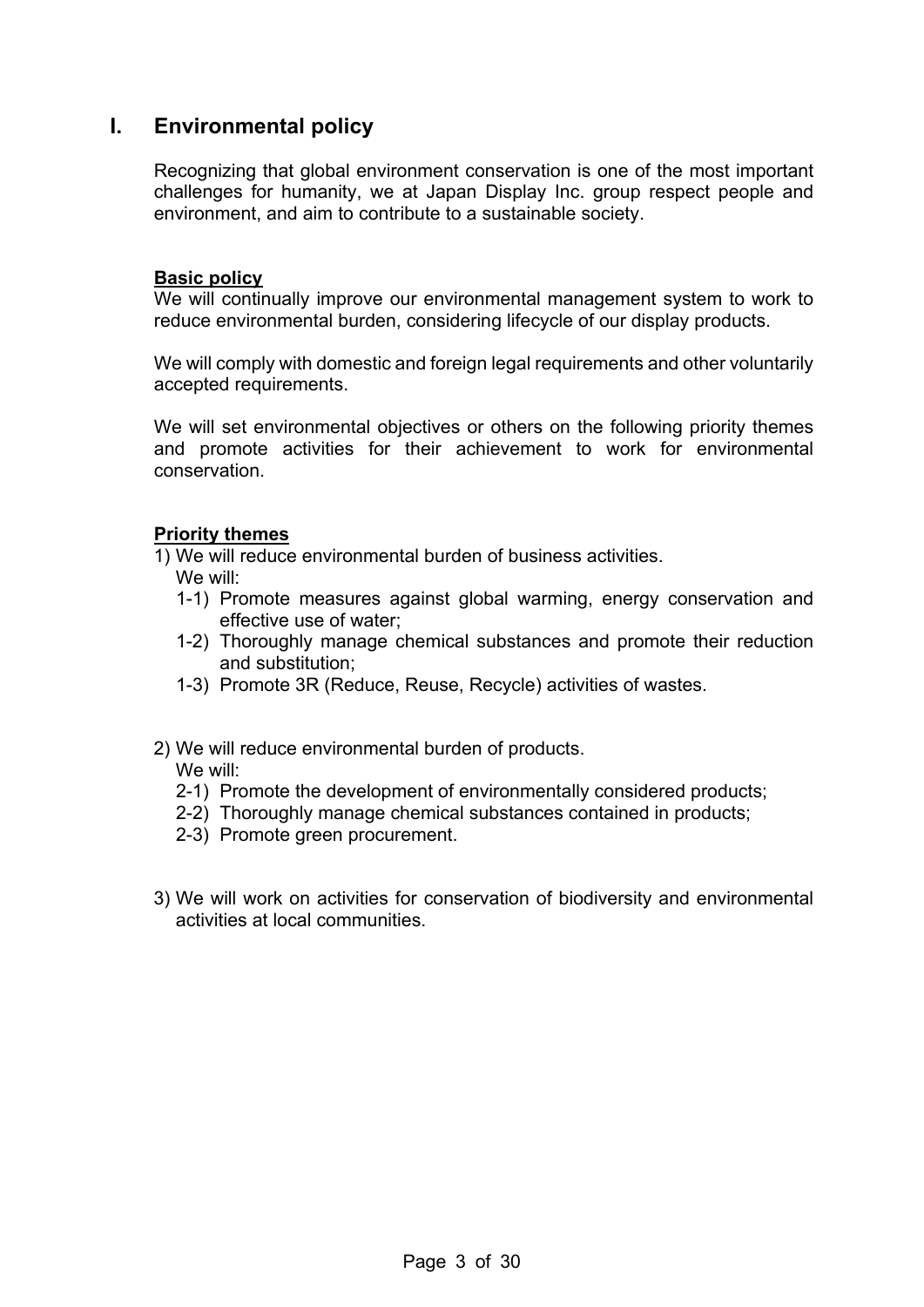# **II. Approach to Green Procurement Adopted by the Japan Display Inc. Group**

#### **1. Objectives**

As part of its endeavors to create environmentally-friendly products, based on the approach of "cherishing people and the environment and developing in partnership with the society, through the manufacture of small and medium-sized display devices and the provision of related services, based on an awareness that the conservation of the global environment is one of the most important challenges facing humanity as a whole", the Japan Display Inc. Group (hereinafter called JDI Group) promotes the procurement of products, components, materials and raw materials with a low environmental burden (hereinafter called "green procurement"). In promoting green procurement, the company has the following objectives.

- To procure from suppliers promoting environmental conservation activities;
- To procure products, components, materials and raw materials with a low environmental burden, in accordance with the guidelines prescribed by the JDI Group; and
- To develop a shared understanding of initiatives aimed at conserving biodiversity and construct cooperative relationships with our suppliers.

\*Japan Display Inc. Group is the collective term for Japan Display Inc. and its subsidiaries, including those overseas.

#### **2. Initiatives Undertaken by the JDI Group**

2-1. Procurement from suppliers that are promoting environmental conservation activities

Although environmental conservation activities are, as a general rule, based on the voluntary activities of suppliers, the JDI Group can assist with efforts to improve such activities, if necessary.

In implementing green procurement, the JDI Group promotes procurement from suppliers that are conducting activities that demonstrate consideration for the establishment of management system of chemical substances contained in products as well as for the environment, including attaining ISO 9001 and ISO 14001 certification.

More specifically, the JDI Group conducts appraisals for the acquisition of ISO 9001 and ISO 14001 certification, as well as the suppliers' environmental conservation activities and the establishment of management systems of chemical substances contained in products.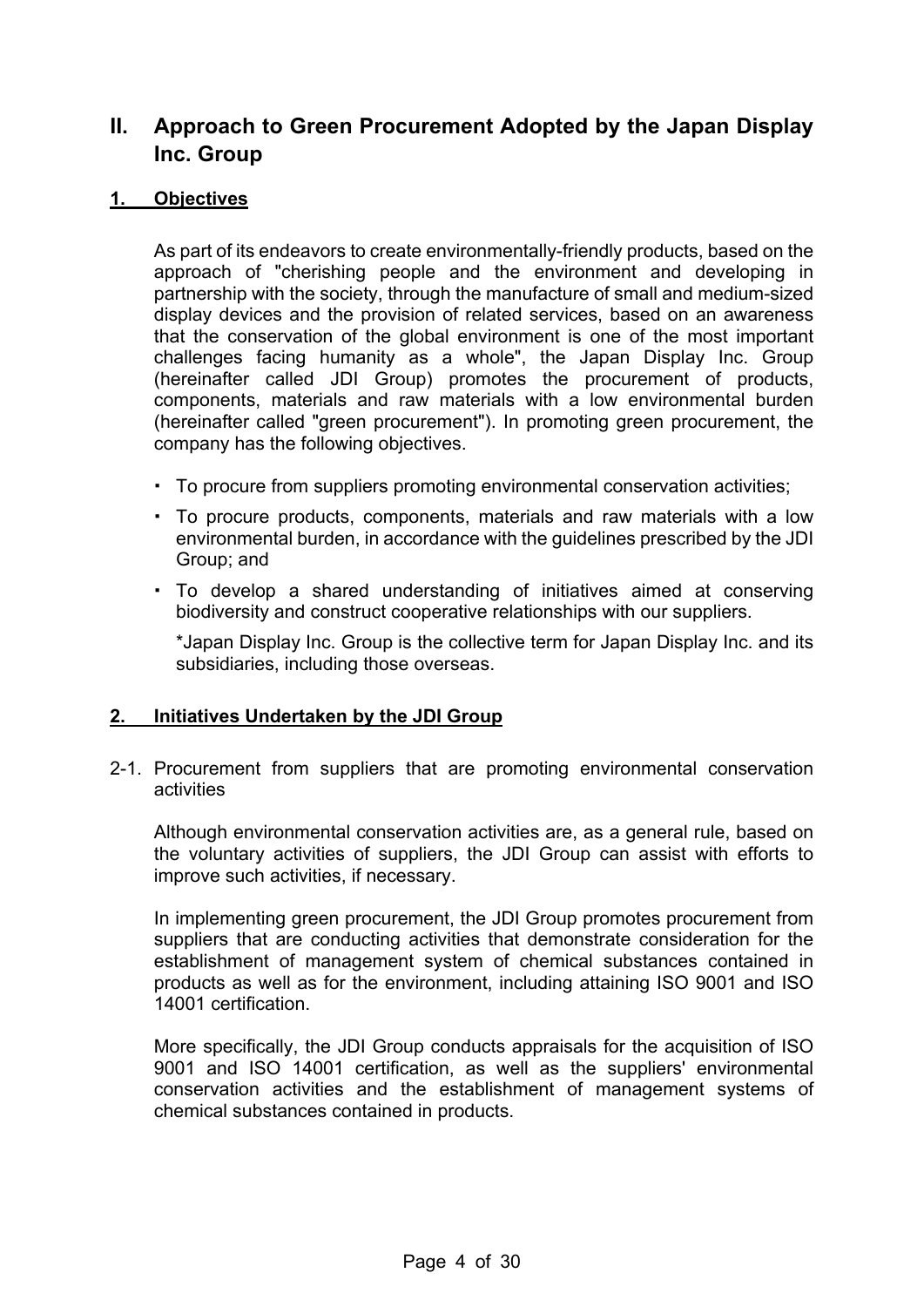2-2. Procurement of products, components, materials and raw materials with a low environmental burden

The JDI Group classifies procurement items into three categories based on their characteristics, as shown in the diagram below (materials and other productrelated procurement items, procurement items associated with production activities, and stationery and other office supplies).



Figure 1: The Classification of Green Procurement Items by the JDI Group

1) Initiatives focused on materials and other product-related procurements

The term "Materials and other product-related procurements" refers to all the procurements that go into any product sold by JDI Group, including end products, system components, units, parts, materials and packaging materials for delivery.

In an effort to select procurements with a lower environmental burden, the JDI Group defines specific requirements for decreasing the environmental burden of procurements, and performs surveys on candidate products in order to identify procurements with a low environmental burden. Details on these surveys are described in Section 4-2 "Adoption criteria for materials and other product-related procurements" below.

2) Initiatives focused on procurement items associated with production activities

"Procurement items associated with production activities" comprises machinery, tools and jigs as well as indirect materials such as coatings, cleaners or other chemicals. Procurements with a low environmental burden are equally sought in this category. Suppliers may be requested, as necessary, to provide information on the chemical substances contained in these indirect materials such as SDS (MSDS) and an analysis report. Especially in our manufacturing process, if there is a risk that these indirect materials directly contact with our products and transferred their chemical components to our products, provision of information on the chemical substances contained may be requested to confirm that prohibited substances are not used. In addition, if any indirect material corresponds to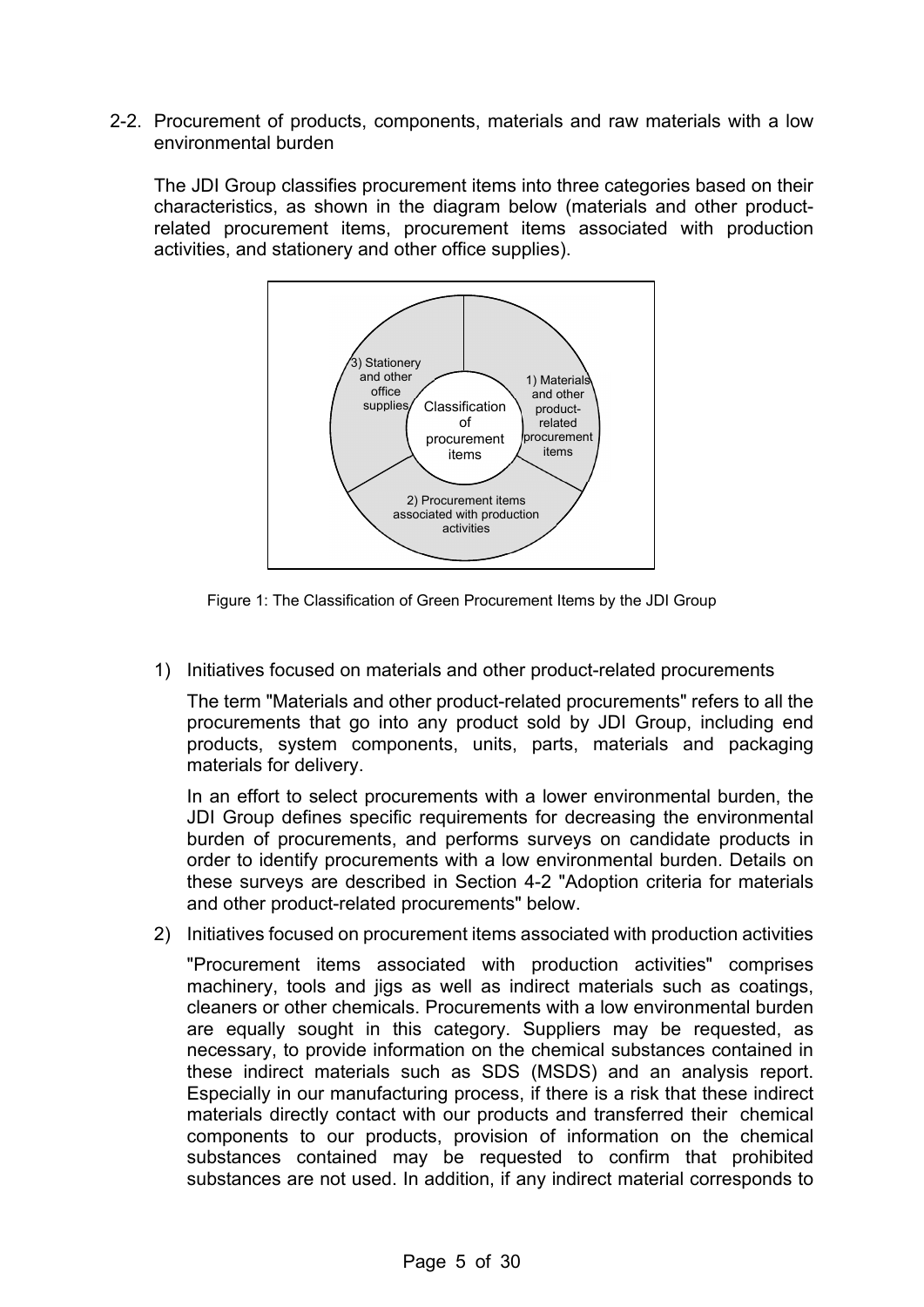legally prohibited substances or prohibited substances under customers' requirements upon checking the information on chemical substances contained, appropriate alternatives may be requested.

3) Initiatives focused on stationery and other office supplies

Items such as writing implements, stationery, filing materials and notebooks are commonly used on an everyday basis within companies, and JDI Group is aware that expanding the use of environmentally-friendly office supplies is an important activity in terms of enhancing the environmental awareness of employees.

Accordingly, the JDI Group is striving to expand the procurement of environmentally-friendly office supplies. As such, items that conform to the Green Purchasing Act, certified Eco Mark products, and products listed in the GPN database are treated as recommended eco-products.

2-3. A shared understanding of and collaboration in initiatives aimed at conserving biodiversity

The JDI Group is engaging in endeavors aimed at conserving biodiversity. Accordingly, suppliers are requested to assent to the principle of the conservation of biodiversity and to consider implementing their own initiatives in this area.

#### **3. Scope of this guideline**

This guideline is applicable to all procurement items, including all procurement items that the products sold by JDI Group consist of, procurement items associated with production activities, and stationery and other office supplies. They are applicable irrespective of whether the items concerned are procured from within Japan or overseas. It also applies to procurement items related to OEM and ODM.

#### **4. Evaluation Criteria**

#### 4-1. Evaluation criteria for suppliers

JDI Group conducts appraisals of the status of the establishment of a management system of chemical substances contained in products and of environmental conservation activities undertaken by its suppliers, using the JDI environment-audit-sheet, which is based on the Guidelines for the management of chemicals in products "Check Sheet" provided by the Joint Article Management Promotion-consortium (JAMP). The assessment is performed according to the criteria listed below and gives priority to suppliers with higher scores. In this process, suppliers that have obtained ISO 9001 or ISO 14001 certification have an advantage. If a supplier is a trading company, final product manufacturers of the components in question are included in the assessment.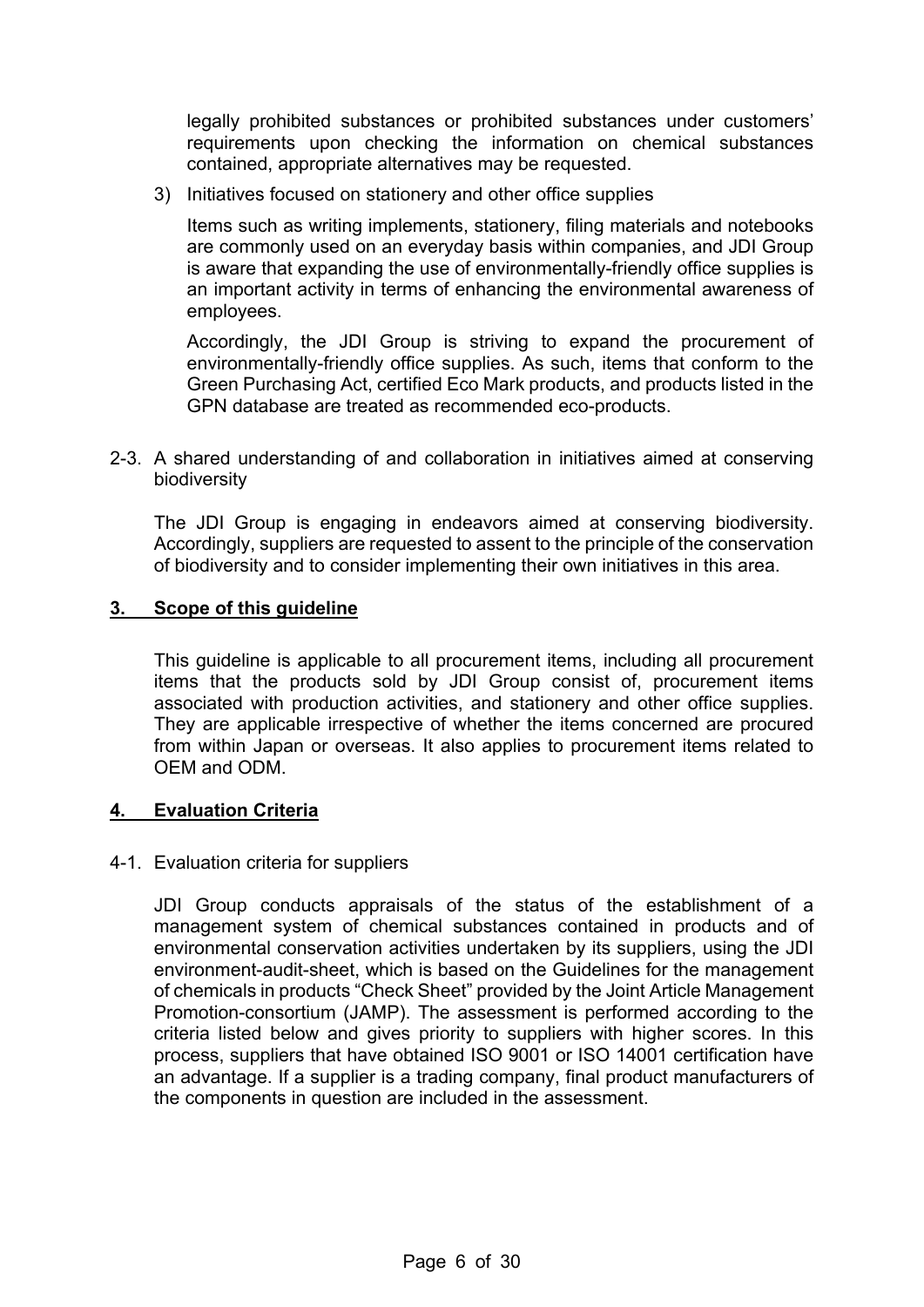#### 4-1-1. Evaluation items

- 1) Whether the supplier has obtained, or is planning to obtain, ISO 9001 or ISO 14001 certification by an independent accredited organization.
- 2) Whether the supplier has established a management system of chemical substances contained in products based on the JAMP check sheet. Specifically, the following criteria are considered:
	- 5.1.3 Determining the scope of the Chemicals in Products management
	- 5.2.2 Policy
	- 5.2.3 Roles, responsibility and authority of an organization
	- 5.3.2 Objectives and planning to achieve them
	- 5.4.2 Competence
	- 5.4.5 Documented information
	- 5.5.2.1 Customer communication
	- 5.5.2.2. Defining the Chemicals in Products management criteria
	- 5.5.3 Chemicals in Products Management in design and development
	- 5.5.4.1 Chemicals in Products information collection and verification
	- 5.5.4.2 Verification of the Chemicals in Products management status at suppliers
	- 5.5.4.3 Chemicals in Products management at receiving
	- 5.5.4.4 Verification of the Chemicals in Products management status at outsourcing organization
	- 5.5.5.1 Management in manufacturing processes (Management of conversion process)
	- 5.5.5.2 Prevention of incorrect use and contamination (Management of incorrect use and contamination for parallel production and prohibited substances)
	- 5.5.5.3 Identification and traceability
	- 5.5.6 Change management
	- 5.5.7 Delivery of products
	- 5.5.8 Response to occurrence of nonconformity
	- 5.6 Performance evaluation and improvement
- 4-1-2. Decision criteria

Suppliers will be ranked according to their total appraisal score \*1) based on the aforementioned evaluation items and priority will be given to procurement from suppliers assigned an S or A ranking.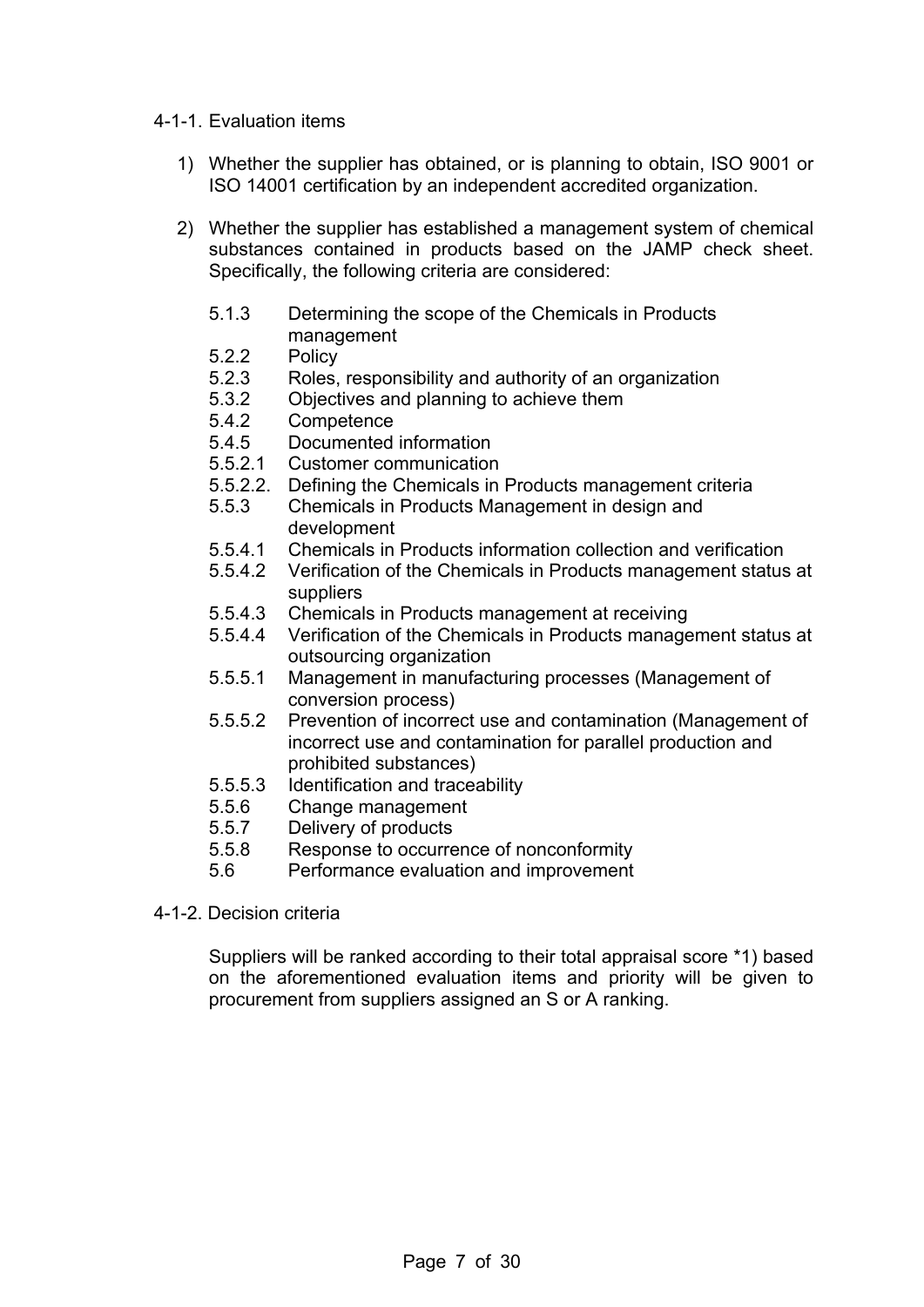| Rank | Total appraisal score                                                                                                                                            | Decision criteria                                           |  |
|------|------------------------------------------------------------------------------------------------------------------------------------------------------------------|-------------------------------------------------------------|--|
| S    | Attained ISO 9001 and ISO 14001 certification<br>and<br>Essential items are all conforming and an<br>overall score of at least 85%                               |                                                             |  |
| A    | Attained one of ISO 9001 and ISO 14001<br>certification, or neither of them<br>and<br>Essential items are all conforming and<br>an overall score of at least 85% | Pass (priority supplier)                                    |  |
| B    | Essential items are all conforming and an<br>overall score of at least 60% but below 85%                                                                         | Need to take corrective<br>action (may stop dealing         |  |
|      | Below 60%<br>or any of the Essential items is non-<br>conforming<br>or if an audit sheet is not submitted                                                        | with such suppliers if<br>corrective action is not<br>done) |  |

- \*1) This refers to the percentage of items regarding which the response "Conforming" was selected, from amongst the all evaluation items in the JDI environment-audit-sheet.
- Each item in the JDI environment-audit-sheet provides four alternatives: "Conformance," "Partial conforming," "Non- conformance," and "Non applicable," from among which one should be chosen. "Partial conforming" is merged with "non conformance" in the calculation of the score. The number of "non applicable" items is subtracted from the denominator before calculation.
- Even if suppliers will be obtained a score of 85% or more, need to take corrective action if management of chemical substances in products is not sufficient.
- Essential items refer to particularly important items, in terms of chemical substances contained in products, among all evaluation items in the "JDI environment-audit-sheet." If any of the Essential items is "non-conforming," it shall be subject to corrective actions. Essential items are designated by JDI from the "JDI environment-audit-sheet."

#### 4-1-3. Evaluation method

Evaluation is conducted by either means of a self-assessment or an onsite audit.

For a self-assessment, suppliers are requested to conduct a selfevaluation by using the "JDI environment-audit-sheet." In principle, all of the suppliers dealing with materials and other product-related procurements are subject to the self-assessment and are requested to conduct the self-evaluation and submit the audit sheet at our request for the self-assessment.

For an on-site audit, our auditors visit suppliers or manufacturers and conduct an audit according to the evaluation items listed in the "JDI environment-audit-sheet." The suppliers subject to the on-site audit are comprehensively selected based on the content specified below:

Please note that in some case, audits may be conducted by online (web connection).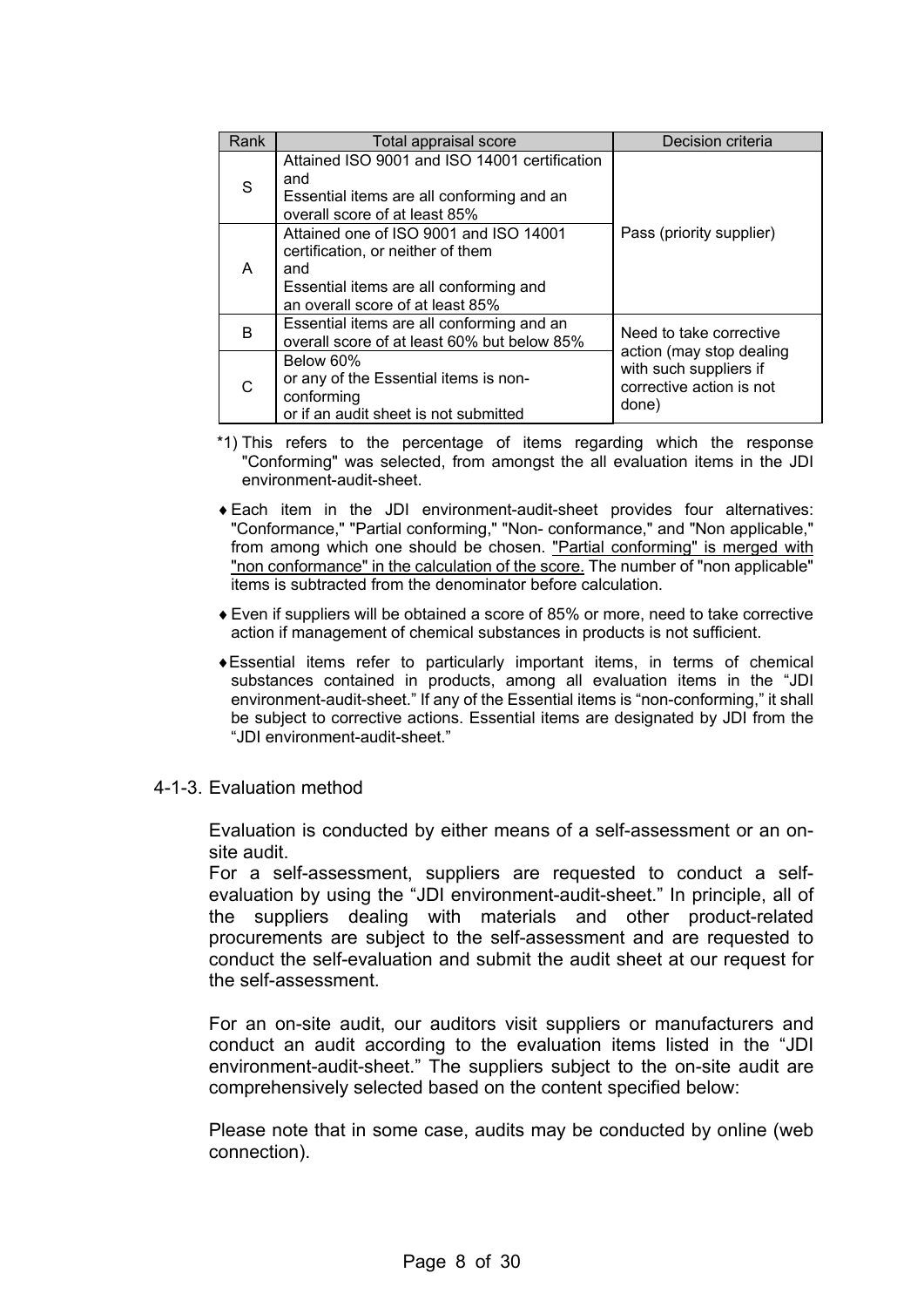- Suppliers dealing with important materials that constitute our products
- Suppliers delivering a high-risk products and parts which specified by JDI
- Suppliers whose self-evaluation results of the self-assessment have been confirmed to have insufficient content
- Other suppliers confirmed insufficient for the management of chemical substances in products
- 4-1-4. Evaluation update

Evaluation update is conducted by comprehensively considering the content specified below:

- Suppliers whose management system of chemical substances contained in products has been changed
- Suppliers delivering a high-risk products and parts which specified by JDI
- Past audit results
- Other suppliers that JDI determines evaluation update is necessary
- 4-2. Adoption criteria for materials and other product-related procurements

In accordance with our environmental policy and in order to ensure legal compliance, the reduction of the environmental burden and meeting the customers' requirements regarding prohibited substances, materials and other product-related procurements are acceptable only if the requirements 1) - 6) listed below are met.

For the purpose of compliance with the regulations and customers' requirements on prohibited substances, **JDI has established "Table 1: Standard of prohibited and controlled substances in product for JDI."** \*2)

1) Submission of "Certification of non-use of environment-related substances"

Suppliers are requested to submit "Certification of non-use of environmentrelated substances (hereinafter called certification) to ensure that their products do not contain the substances prohibited according to Table 1 over the limits specified.

This certification should be accompanied by Annex "Component List" and "Substance Survey Form" that report the constitution of and controlled or prohibited substances in the procurements.

2) Submission of JAPIA Sheets

Suppliers are requested to submit the JAPIA Sheet containing information on the constitution and structure levels of assemblies and detail parts, and thus, of all the substances in the procurement as homogeneous materials.

- 3) Submission of analysis reports
	- Analysis reports on substances regulated by European RoHS (cadmium, lead, mercury, and hexavalent chromium):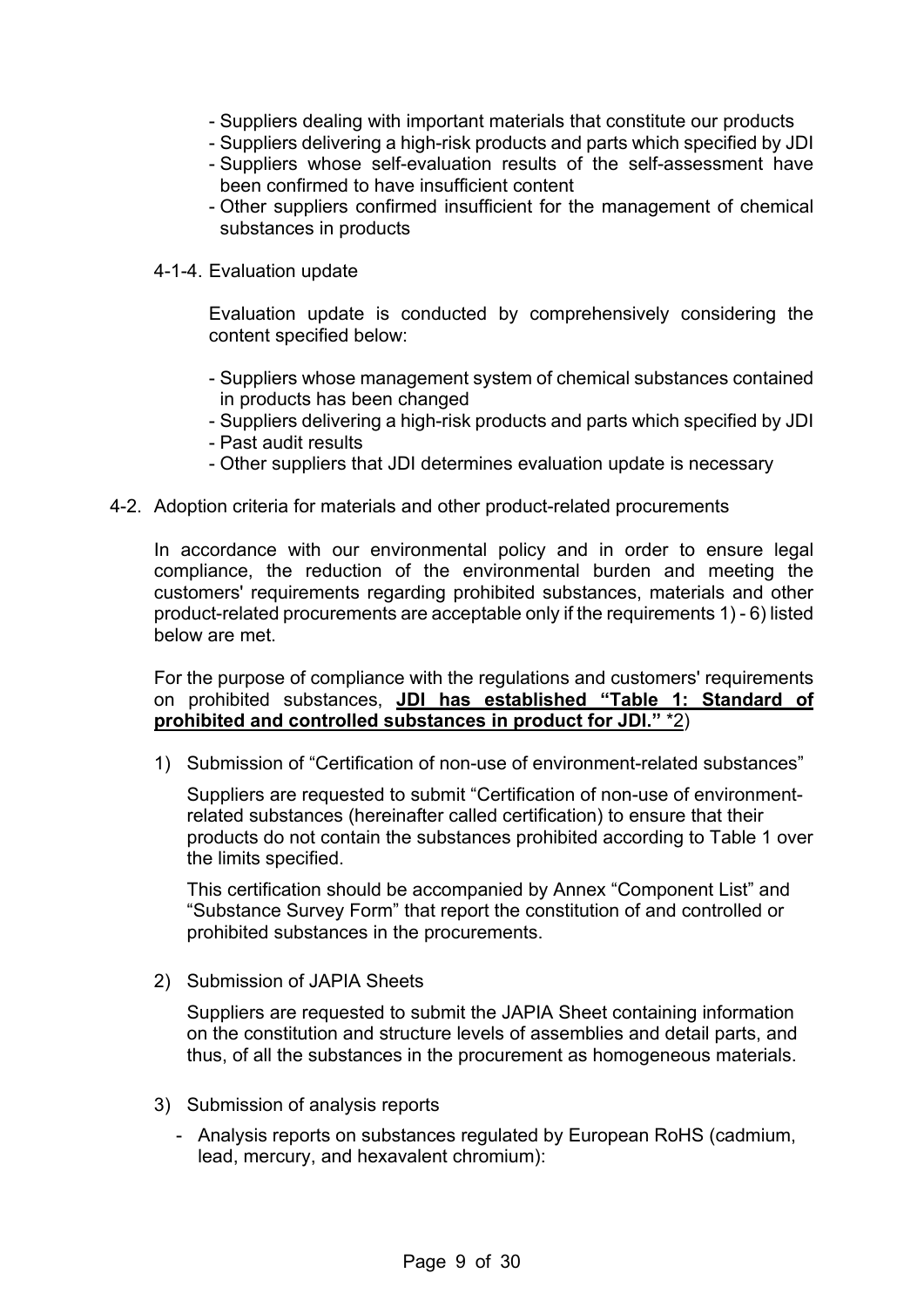Suppliers are requested to submit the analysis reports on all the homogeneous materials constituting the procurements.

- Analysis reports on substances regulated by European RoHS (PBBs and PBDEs)

Suppliers are requested to submit the analysis report on all the resin materials (other than glass, metals, and ceramics) constituting the components for each homogeneous material.

The analysis report on PBBs and PBDEs may be substituted for by a report on total bromine as element on the condition that the result for total bromine satisfies the regulation on the regulated values as PBBs or PBDEs compound.

- Analysis reports on substances regulated by European RoHS (Phthalate esters DEHP, BBP, DBP, and DIBP)

Suppliers are requested to submit the analysis report on all the resin materials (other than glass, metals, and ceramics) constituting the components for each homogeneous material.

- Analysis reports on halogens (total chlorine and total bromine)

Suppliers are requested to submit the analysis report on all the resin materials (other than glass, metals, and ceramics) constituting the components for each homogeneous material.

 Analysis of cadmium, lead, mercury, and hexavalent chromium (plus PBBs, PBDEs, chlorine and bromine, Phthalate esters(DEHP, BBP, DBP, and DIBP), if specifically required by the JDI) is needed for packaging materials.

 The analysis report should be issued by an independent laboratory within two years after the measurement, and be written in English.

4) Submission of SDSs (MSDSs)

Suppliers are requested to submit SDSs or MSDSs for the substances in the procurements as evidence for the JAPIA Sheet information on the constitution and constituents. If they are unavailable, they may be replaced by a composition table issued by the manufacturer of the parts or materials.

(SDS = Safety Data Sheet, MSDS = Material Safety Data Sheet)

5) Submission of "Part Component Diagram"

Following procurements are required the Part Component Diagram.

- Electronic parts (ICs, resistors, capacitors, connectors, etc.), FPCs, LEDs (including LED-FPCs and thermistors), touch panels
- Possibly other products in which the correspondence of the constitution and raw materials is unclear

See the "Diagram registration" sheet attached to the Certification of non-use of environment-related substances for details of preparation and registration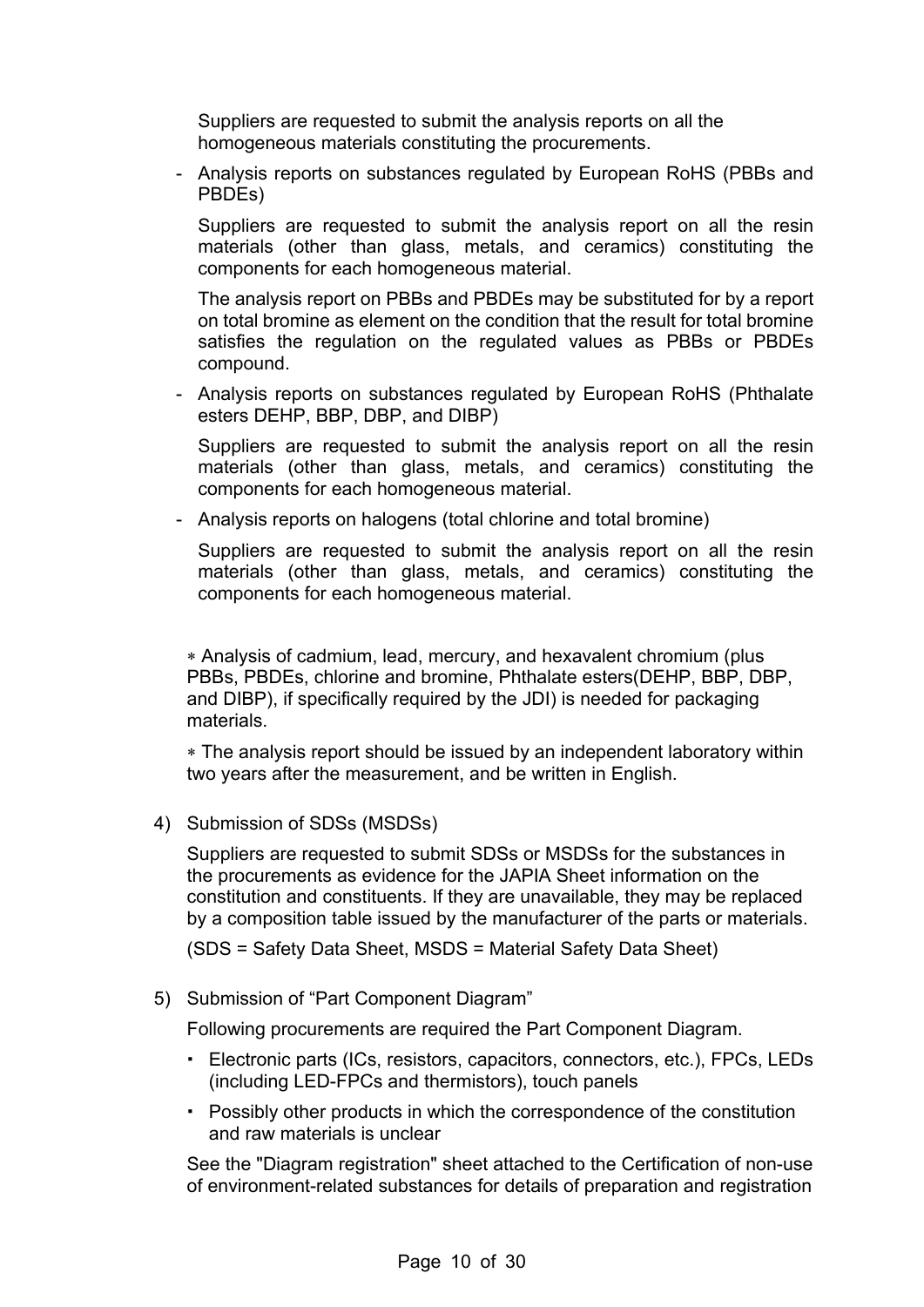of part component diagrams.

6) Others

Additional documents (e.g. chemSHERPA, or other survey forms or certificates) may be required due to new legislation or the requirements of customers.

Also, suppliers may be required to submit the IMDS (International Material Data System). If the submission of the IMDS is required, submissions of the documents 1) – 5) are basically exempted unless required by our customers.

See Section 6 "Description of the required documents" for the details of the documents 1) - 5) above-mentioned.

\*2)

- A specification or drawing issued by JDI, overrides the "Standard of prohibited and controlled substances in product" if any discrepancy exists between them.
- Any procurement containing any prohibited substance at a level higher than the tolerance limit should generally be replaced by an appropriate alternative. However, a concentration over the limit in the product may individually be accepted for some reason or other, as long as the concentration does not violate the laws or the requirements of the customer.
- The analysis reports, SDSs (MSDSs) or part component diagrams of materials provided by JDI are not required for products using such materials to mount, assemble and manufacture.
- For packaging materials for delivery of procurement items, submission of an analysis report, SDS (MSDS), etc. is not required in principle, but please submit them if we request them individually. Note that the packaging materials for delivery of procurement items refer to all packaging materials used by our suppliers to deliver procurement items to JDI.

#### **5. Other requirements**

The following requests may occasionally be made regarding individual procurements.

- Labeling of compliance or non-compliance with RoHS on the procurement
- An updated version of a document, e.g. the most recently revised version of the certification, an analysis report with a date of issue within two years
- Thirty grams each of the materials constituting the product as samples for analysis
- An analysis report for antimony, polyvinyl chloride (PVC), arsenic, beryllium, PFOS, PFOA, etc.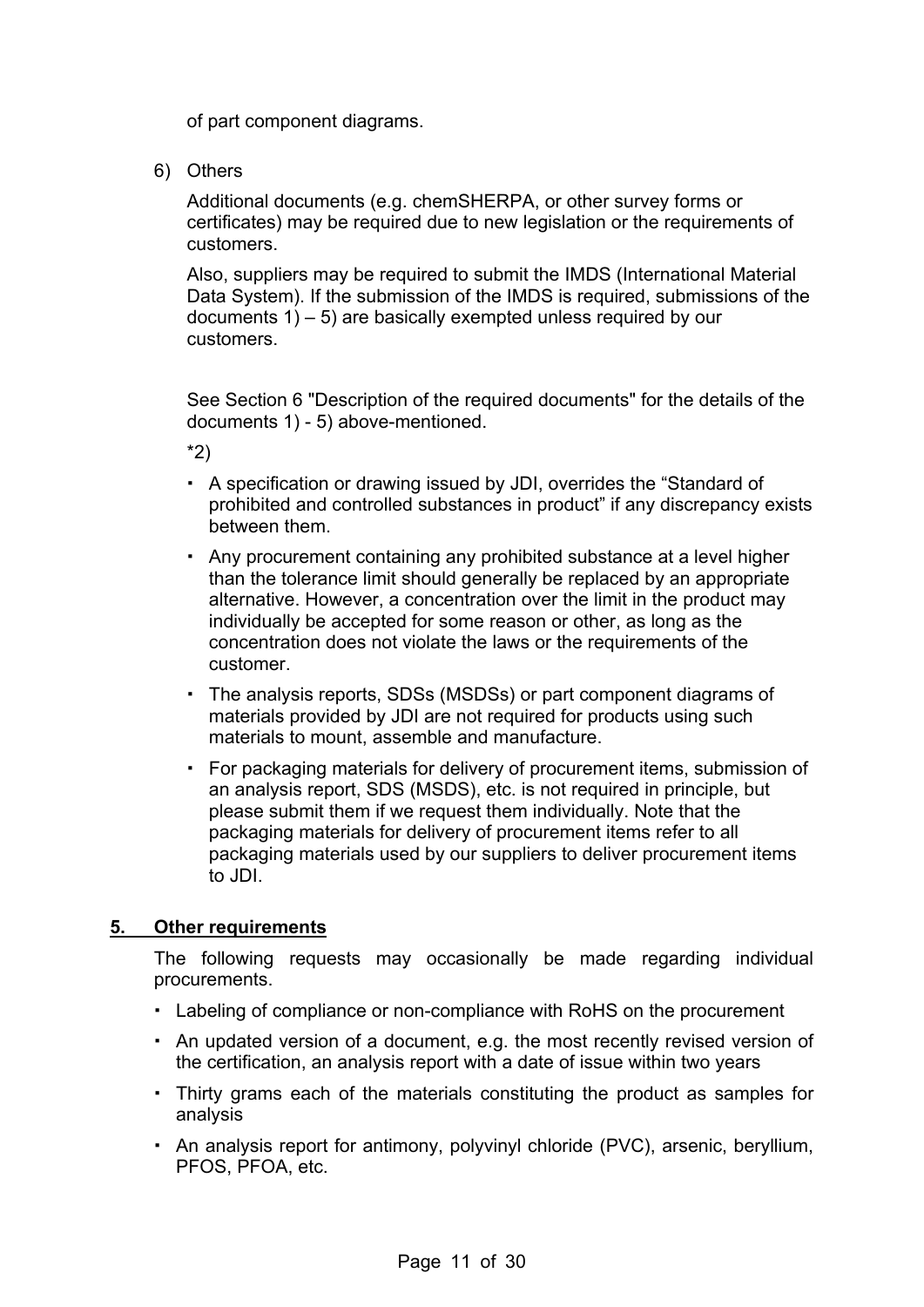#### **6. Description of the required documents**

#### 6-1. JDI environment-audit-sheet

JDI has designed the sheet based on the Guidelines for the management of chemicals in products "Check Sheet" published by Joint Article Management Promotion-consortium (JAMP).

Suppliers are requested, in response to a request by JDI's survey system, to fill out the form, at our request via e-mail, based on their standards, rules and evidence (records). An example of a completed sheet is provided separately.

<Notes>

- The submission of additional evidence may be requested if the information provided is not clear enough.
- An on-site audit may be conducted if the information provided indicates particular problems and suppliers deliver high-risk products/parts which are specified by JDI.

#### 6-2. Certification of non-use of environment-related substances

The certification is intended for the assurance on the supplier's part of conformance to the "Standard of prohibited and controlled substances in product for JDI" in JDI Green Procurement Guideline.

The form consists of the six sheets listed below and sheets giving examples.

- Certification top page (required)
- Annex [Component List] (required)
- Annex [Substance Survey Form] (required)
- Annex [Exemption List] (if needed)
- Part Component Diagram
- Exemptions in the European RoHS Directive

Please fill out the "Certification top page," "Annex [Component List]" and "[Substance Survey Form]," at JDI request, to register in jDesc (substance control system in JDI) through the internet.

For details of how to fill out a certification, please refer to the file of "JDI Green Procurement for Suppliers" in JDI's Green Procurement website.

#### 6-3. JAPIA sheet

"JAPIA sheet" is an abbreviation for the JAPIA Standard Materials Datasheet, which is a standard survey form related to chemical substances that has been formulated by the Japan Auto Parts Industries Association, "JAPIA." It consists of two Excel spreadsheets that can be input offline in a standard PC environment -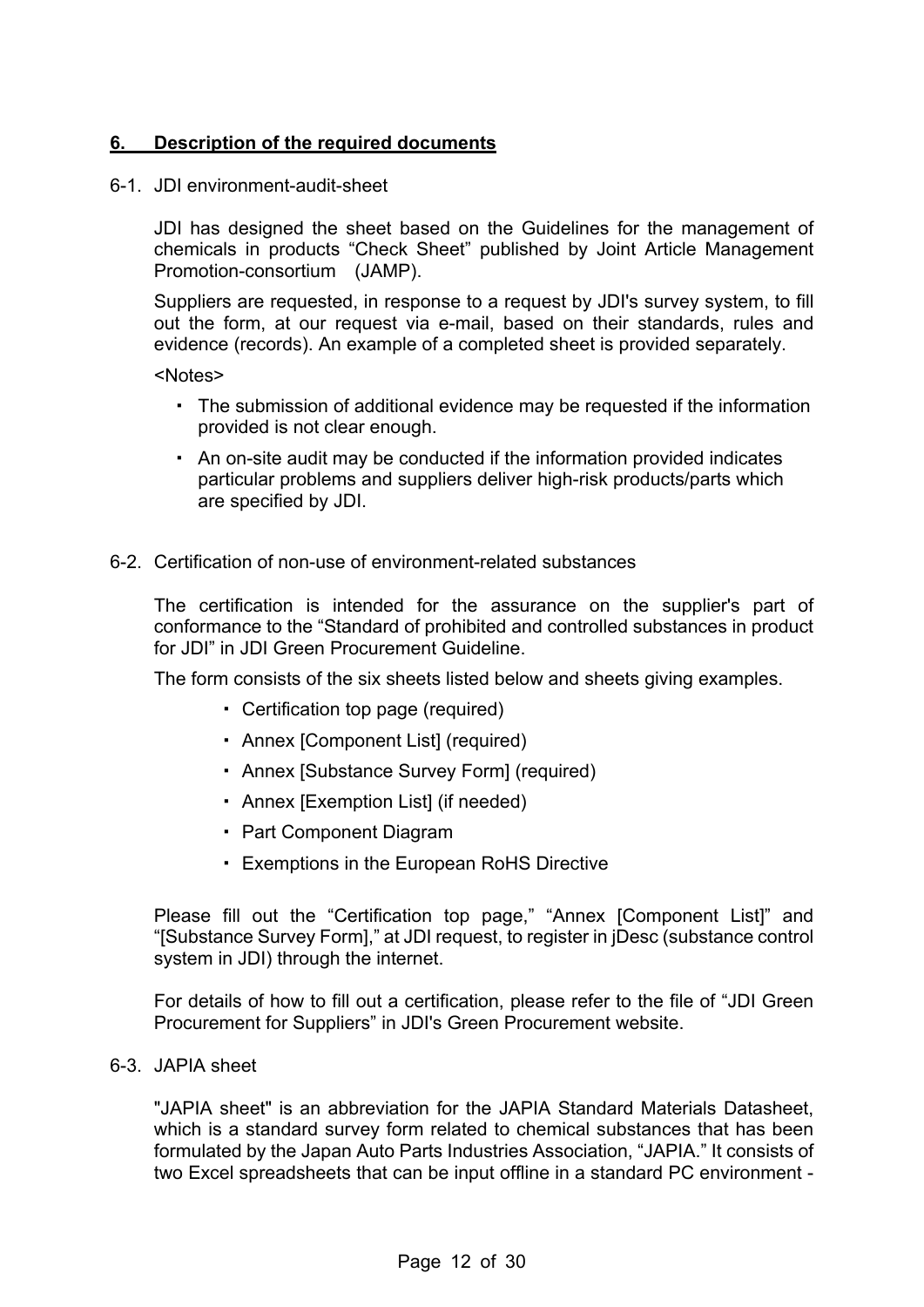an input form and an external list - and that have macros that provide input support and input checking functions.

Please submit the JAPIA sheet, at our request, by registering in jDesc (substance control system in JDI) through the internet.

The procedures for the preparation of a JAPIA sheet are described in the JAMA Sheet User's Manual found in the Green Procurement website in JDI.

6-4. Analysis report

Please submit the analysis report, at JDI request, by registering it in jDesc through the internet.

6-4-1. Materials analyzed

Each subcomponent of the product should be analyzed at the level of a homogeneous material. Several examples are shown below.

Note that, If requested by our customers, procurement items in a liquid state (examples shown below) should be analyzed in the state after product molding (after drying). (e.g. flux, adhesive, coating agent, paste agent, ink, paint, resist, etc.)

#### Example 1: Printed Circuit Board



#### Example 2: Wire

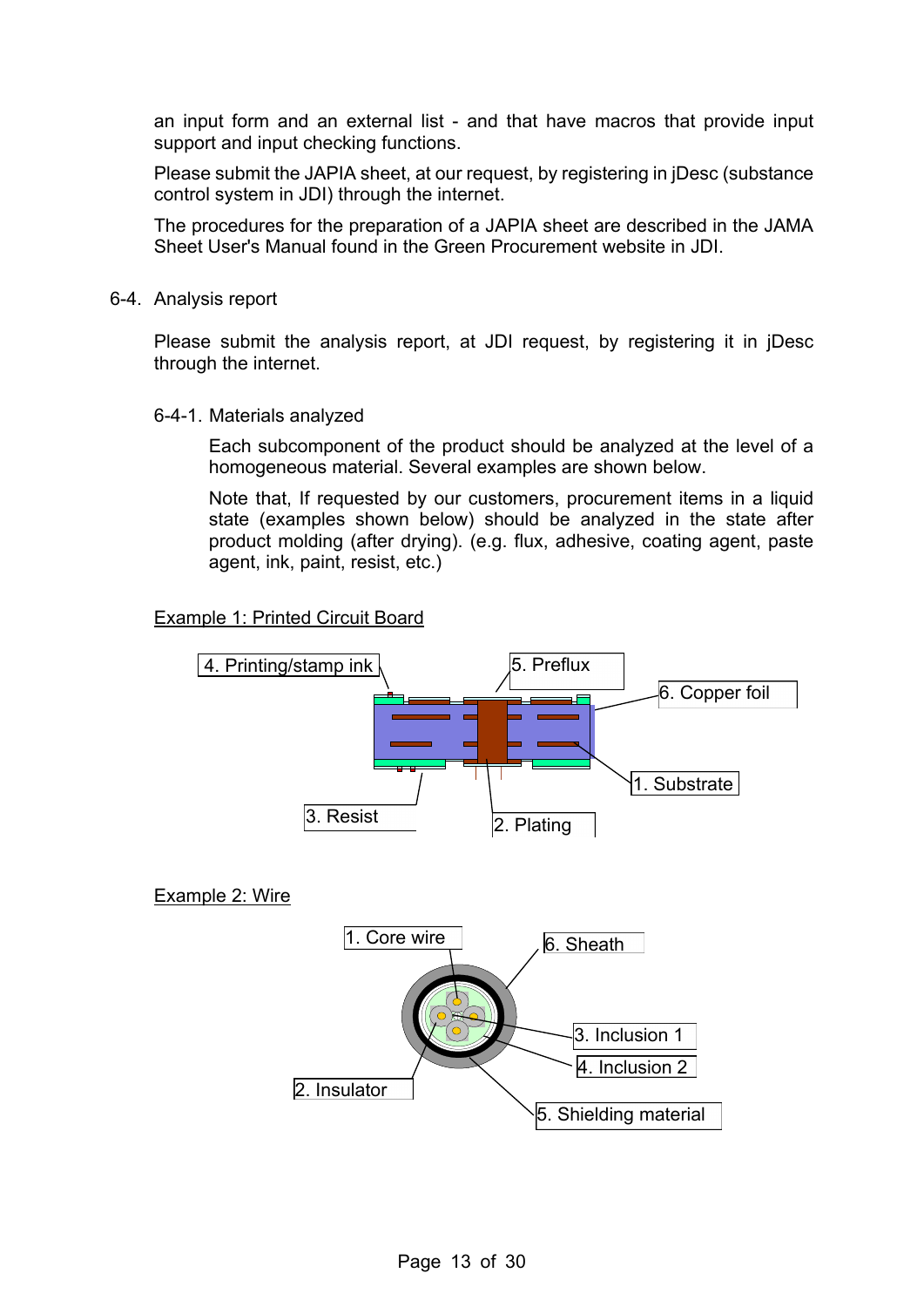#### Example 3: Plating

Please make sure to analyze the plating in its form on the product, rather than the plating solution itself.

**Please ensure that you analyze the plating separately from the base material!** 

**\* Electroless nickel plating is contained meaningly lead. Please state explicitly whether it is electroplating or electroless plating.** 



#### 6-4-2. Substances to be analyzed

Perform high-precision quantitative analysis on the six substances to which the European RoHS directive applies chlorine and bromine according to the table below.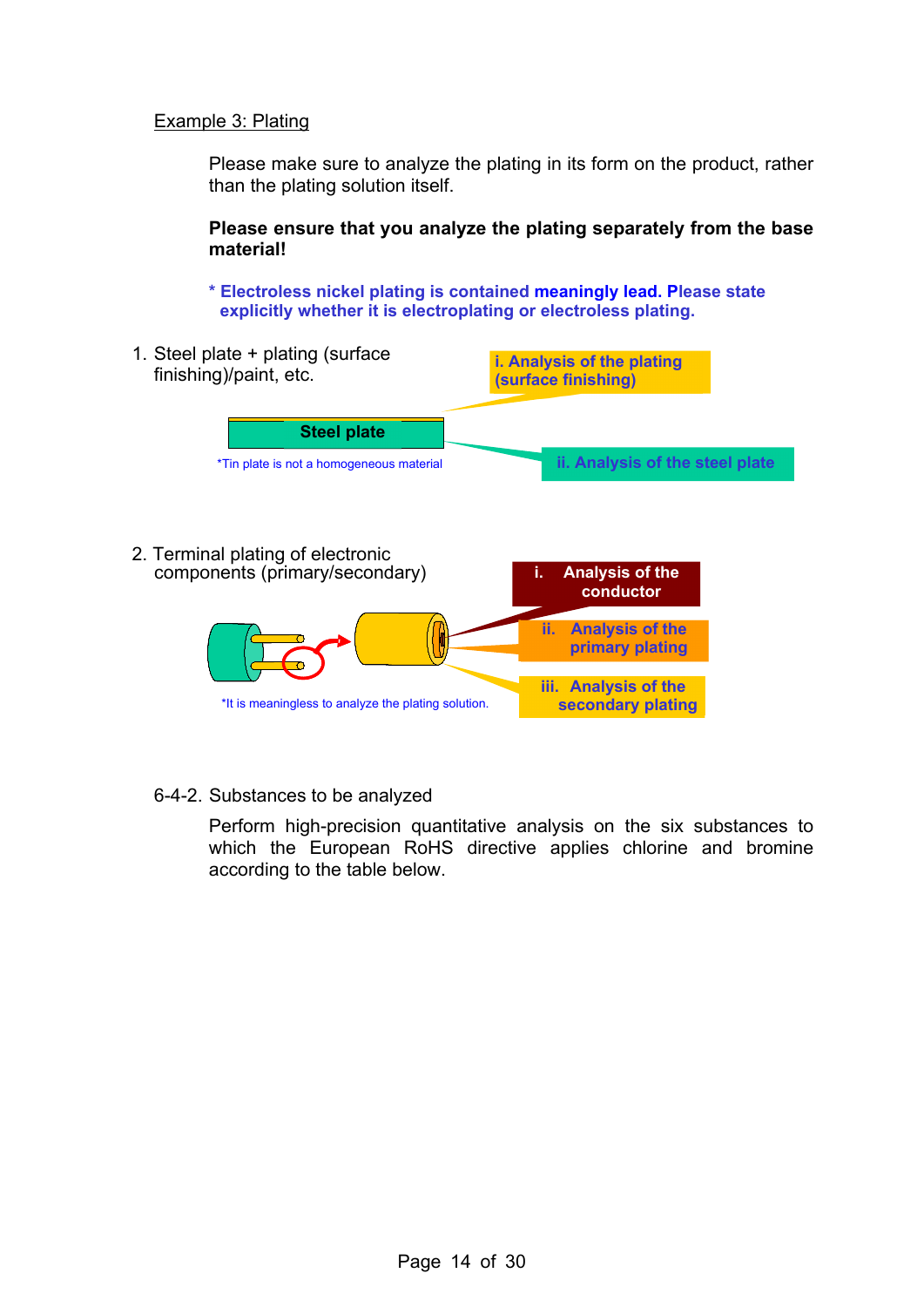| Procured items for products                |                        |                         |             |
|--------------------------------------------|------------------------|-------------------------|-------------|
| Substances to be                           | <b>Resin materials</b> | <b>Other than Resin</b> | Packaging   |
| analyzed                                   | (including ink,        | materials               | and packing |
|                                            | paint and synthetic    | (metal, glass,          | materials   |
|                                            | rubber)                | ceramics)               |             |
| Cadmium (Cd)                               | Required               | Required                | Required    |
| Lead (Pb)                                  | Required               | Required                | Required    |
| Mercury (Hg)                               | Required               | Required                | Required    |
| Hexavalent chromium<br>(Cr(VI)) Note 1)    | Required               | Required                | Required    |
| PBBs<br>Note 2)                            | Required               | If needed               | If needed   |
| PBDEs Note 2)                              | Required               | If needed               | If needed   |
| Chlorine (CI)                              | Required               | If needed               | If needed   |
| Bromine (Br)                               | Required               | If needed               | If needed   |
| Phthalate esters (DEHP,<br>BBP, DBP, DIBP) | Required               | If needed               | If needed   |

Table: Substances to be analyzed

- Note 1) Regarding Cr (VI), if the total Cr detected is not higher than the detection limit, it may be used alternatively.
- Note 2) Analysis of PBBs and PBDEs is not necessary if the analysis results for bromine are not higher than the detection limit.

Regarding PBBs and PBDEs, all of their isomeric forms are to be analyzed. (10 kinds from PBBs and 10 kinds from PBDEs)

6-4-3. Analytical methods

Please refer to the table below for the analytical methods and detection limits recommended by JDI for high-precision quantitative analysis. Fluorescent X-ray analysis should not be used because of the low precision.

Table: Recommended detection limits and analytical methods for substances regulated by the European RoHS directive and halogens (chlorine and bromine)

| Substance to                                     | Recommended     | Recommended analysis method |                                         |  |
|--------------------------------------------------|-----------------|-----------------------------|-----------------------------------------|--|
| be analyzed                                      | detection limit | Pre-conditioning            | Analysis                                |  |
| Cadmium (Cd)                                     | 2 ppm or less   |                             |                                         |  |
| Lead (Pb)                                        | 10 ppm or less  |                             | <b>ICP</b> emission<br>spectrometry     |  |
| Mercury (Hg)                                     | 2 ppm or less   |                             |                                         |  |
| Hexavalent<br>chromium(Cr<br>(VI))               | 2 ppm or less   | IEC 62321                   | ICP emission<br>spectrometry, UV - Vis  |  |
| <b>PBBs</b>                                      | 5 ppm or less   |                             | Gas chromatograph-                      |  |
| <b>PBDEs</b>                                     | 5 ppm or less   |                             | mass spectrometry                       |  |
| Chlorine (CI)                                    | 50 ppm or less  |                             | Ion chromatography                      |  |
| Bromine (Br)                                     | 50 ppm or less  | EN 14582                    | analysis                                |  |
| Phthalate<br>esters (DEHP,<br>BBP, DBP,<br>DIBP) | 50 ppm or less  | IEC 62321                   | Gas chromatograph-<br>mass spectrometry |  |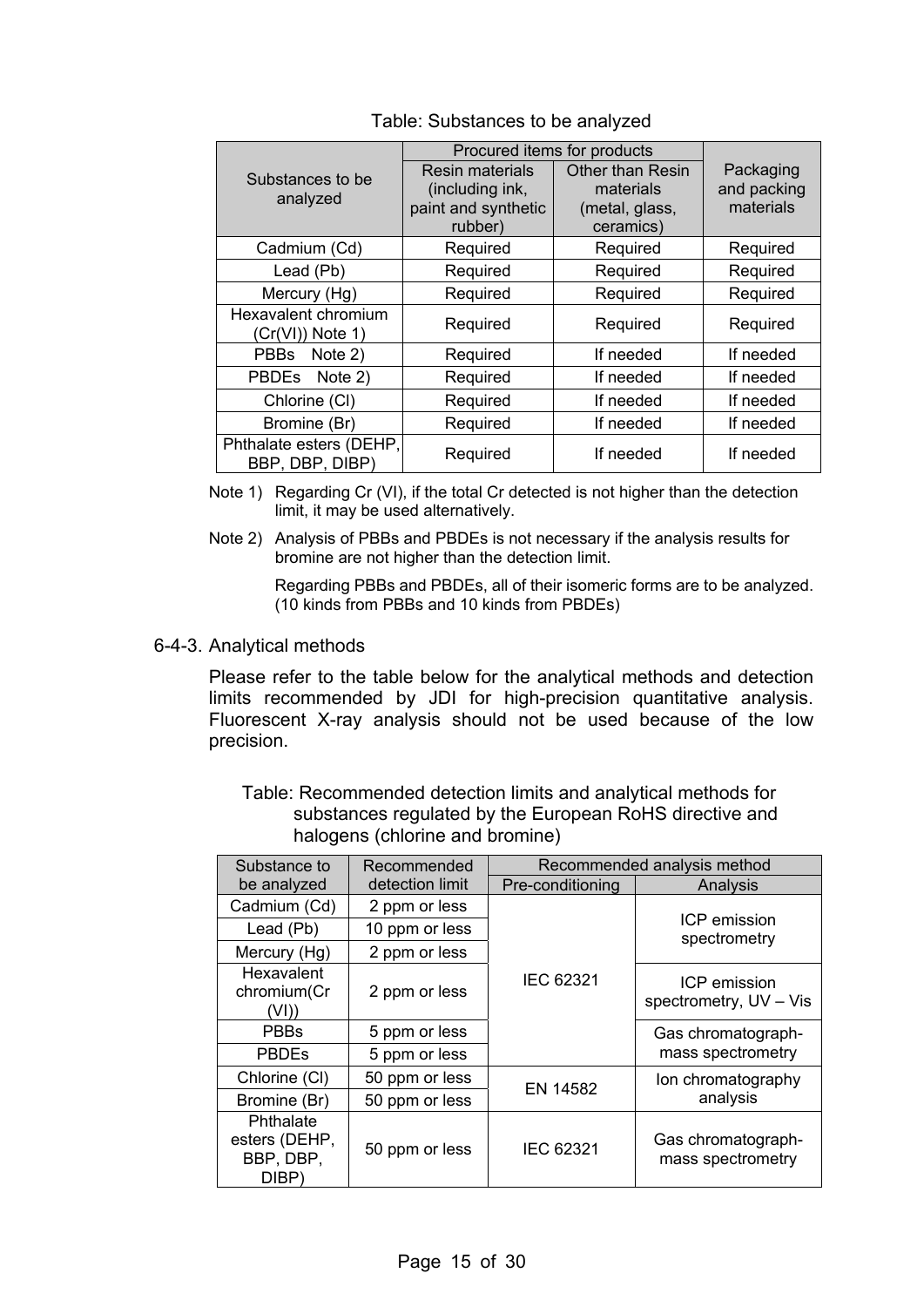(Supplement)

- The spot test for Cr (VI) stipulated in IEC 62321 cannot be accepted as a precise analysis because the spot test is not a quantitative test.
- The Cd and Pb sediment created in their pre-conditioning (unsolved substances) are required to be resolved completely in some way, such as by the alkali melting method, and the melting methods represented in the following are not applicable: EN 71-3:1994, ASTMF963-96a, ASTM F963-03, ASTM D 5517 and ISO 8124-3:1997. In addition, EN1122: 2001 is not applicable for the pre-conditioning method for lead.

#### 6-4-4. Information required in the analysis report

An analysis report should at least contain information on the following. Items missing in the report, if any, should be supplied later in a revised version of the report.

- 1. Pre-conditioning method: The name of the official method used, or description of the non-official method used.
- 2. Measurement method: The name of the official method used, or measurement method.
- 3. Operator's and supervisor's names, the name of the laboratory
- 4. Date of the analysis
- 5. Analytical results; please provide the detection limit if the result is N.D. (not detectable).
- 6. Flowchart of the analytical procedures Note 3)
- Note 3) For the preconditioning of resinous samples (inks, dyes, synthetic rubbers) for the determination of cadmium and lead, mention "complete dissolution" explicitly in the report or flowchart.

#### 6-4-5. Laboratory

The analysis report should be prepared by a third-party laboratory with ISO 17025 certification. JDI's customers may specify a particular laboratory for analysis of the products.

6-4-6. Validity of the analysis report

The analysis report should be submitted within two years (or one year when requested by a customer) of the date of the analysis.

6-4-7. Language written in an analysis report

Analysis report should be written in English. A bi-/multilingual version containing English text is acceptable. For example, a report in Japanese or Chinese only is not accepted.

6-4-8. Entry in the JAPIA Sheet

Please enter the highest content of each substance shown in the analysis report into the appropriate fields of the JAPIA sheet in percentages. Please also adjust the compound values so that the total is 100%.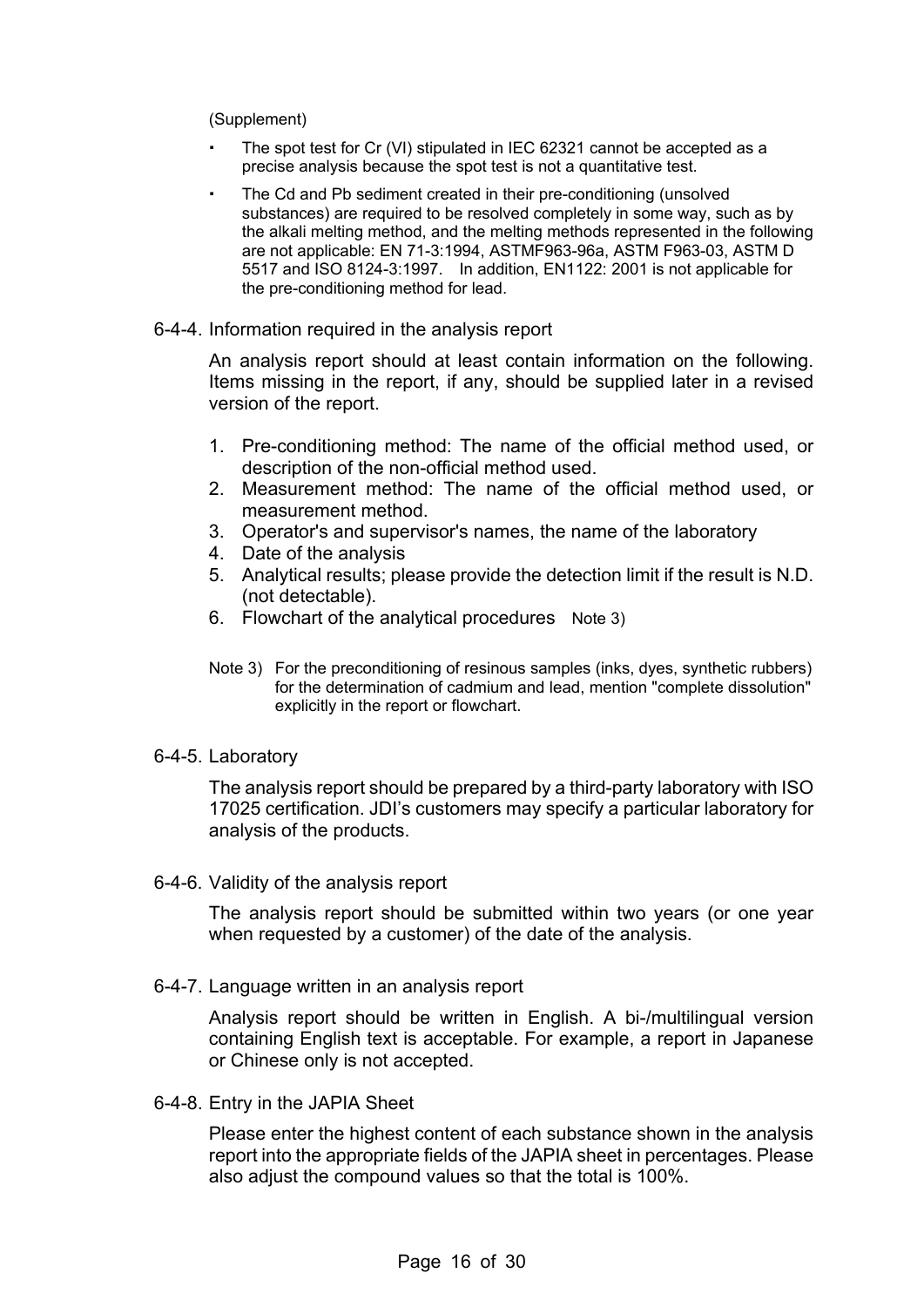#### 6-4-9. Others

Suppliers may be requested to perform additional analyses for substances not specified above (e.g. arsenic, antimony, polyvinyl chloride (PVC), beryllium, PFOS, or PFOA) according to request by JDI's customers.

Note that submission of analysis reports for the substances listed in the table below will be required for our specific customers.

Accordingly, submission of analysis reports will be requested individually to suppliers who deliver the components to our specific customers. Please kindly respond to the request as necessary.

| Substance to be<br>analyzed                   | Materials subject to analysis                                                                                                                                                                                                                                            | Analysis method                                                                             |
|-----------------------------------------------|--------------------------------------------------------------------------------------------------------------------------------------------------------------------------------------------------------------------------------------------------------------------------|---------------------------------------------------------------------------------------------|
| Cadmium (Cd)                                  |                                                                                                                                                                                                                                                                          |                                                                                             |
| Lead (Pb)                                     |                                                                                                                                                                                                                                                                          |                                                                                             |
| Mercury (Hg)                                  | All materials                                                                                                                                                                                                                                                            |                                                                                             |
| Hexavalent chromium<br>(Cr (VI))              |                                                                                                                                                                                                                                                                          | IEC 62321 or other<br>methods approved in                                                   |
| <b>PBBs</b>                                   |                                                                                                                                                                                                                                                                          | advance by JDI                                                                              |
| <b>PBDEs</b>                                  | materials<br>metals,<br>All<br>except                                                                                                                                                                                                                                    |                                                                                             |
| Phthalate esters<br>(DEHP, BBP, DBP,<br>DIBP) | glasses, or ceramics                                                                                                                                                                                                                                                     |                                                                                             |
| Chlorine (CI)                                 |                                                                                                                                                                                                                                                                          | EN 14582<br>US EPA SW-846                                                                   |
| Bromine (Br)                                  | All materials except metals or<br>ceramics                                                                                                                                                                                                                               | 5050/9056<br>or other methods approved<br>in advance by JDI                                 |
| Arsenic (As)                                  | Glass                                                                                                                                                                                                                                                                    | Total acid digestion<br>followed by ICP-MS                                                  |
| Beryllium (Be)                                | Metal alloys including copper and<br>beryllia ceramic<br>*For metals, alloys, and solders, a<br>certified mill test report (also<br>known as "mill<br>sheet") that<br>contains detailed<br>composition<br>information can be accepted in<br>lieu of the analysis report. | <b>US EPA 3050B</b><br><b>US EPA 3052</b><br>or other methods approved<br>in advance by JDI |
| PFOS, PFOA                                    | Inks, paints, leather, textiles, and<br>coatings                                                                                                                                                                                                                         | DIN CEN/TS 15968<br>or other methods approved<br>in advance by JDI                          |

Table: Analysis report requirements from our specific customers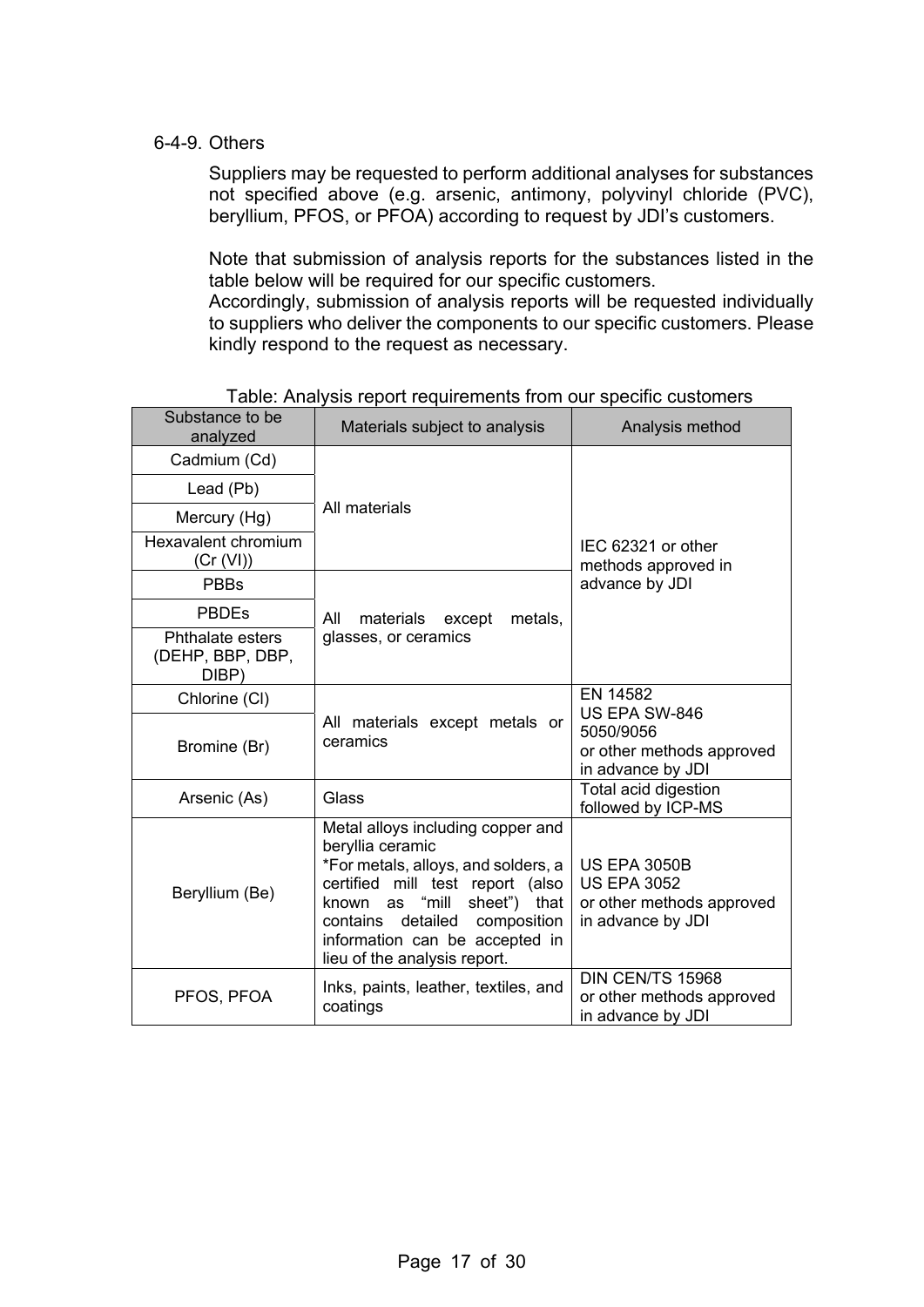|     | <required conditions=""> All the following conditions shall be met.</required>                                      |
|-----|---------------------------------------------------------------------------------------------------------------------|
| (1) | Conduct the analysis for each homogeneous material. A homogeneous material is a single material                     |
|     | in which the composition is uniform throughout the material, or a material that is composed of a                    |
|     | combination of materials that cannot be further separated by mechanical means.                                      |
| (2) | Conduct the analysis using a sample in the finished state (the condition used in the market.)                       |
|     | $\rightarrow$ lnks, paints, and adhesives shall be analyzed in a cured state after drying, not in a liquid state    |
|     | before application.                                                                                                 |
|     | → Solder flux and solder paste shall be analyzed in the state after heat treatment after its                        |
|     | application.                                                                                                        |
|     | Solder thread and solder paste shall be analyzed for alloy and flux separately after they are                       |
|     | separated. If there is a cleaning process that removes residual flux, the analysis may be conducted                 |
|     | without separating them.                                                                                            |
|     | $\rightarrow$ For coatings including plating, analysis shall be conducted after the completion of coating           |
|     | (plating). For coating materials that cannot be mechanically peeled off from the base material,                     |
|     | analysis may be conducted for the base material after the completion of coating (plating).                          |
|     | Analysis in the liquid state (plating liquid) before its application is not acceptable.                             |
| (3) | The analysis report shall be issued by a third-party laboratory with ISO 17025 accreditation.                       |
| (4) | The date of analysis shall be within two years. *Since the date of analysis must be no older than                   |
|     | two years from the date of submission of the report to a specific customer, JDI may request suppliers               |
|     | to provide the newer analysis report to secure sufficient time for its submission.                                  |
| (5) | In addition to satisfying item 6-4-4, the contents of analysis reports shall meet the following.                    |
|     | $\rightarrow$ Must be in English (containing any other languages is acceptable).                                    |
|     | $\rightarrow$ The name (description) of the sample in the report shall be a name that is identifiable as the target |
|     | material.                                                                                                           |
|     | $\rightarrow$ Include a photo of each sample analyzed.                                                              |
|     | $\rightarrow$ Must be an original pdf file issued by the laboratory. A printed or edited PDF file will not be       |
|     | accepted.                                                                                                           |

6-5. SDSs (MSDSs) (Material sheet)

Suppliers are requested to submit SDSs (MSDSs) in English for each subcomponent or homogeneous material in the product as evidence for the constituent information in the JAPIA Sheet.

If SDSs (MSDSs) are not available, submit instead a constituent list provided by the manufacturer of the subcomponent or material. A supplier-made constituent list cannot replace the SDSs (MSDSs) because it is not evidence about the constituent information from the source.

Please submit the SDSs (MSDSs), at our request, by registering it in jDesc through the internet.

6-6. Part Component Diagram

Suppliers are requested to submit construction drawings for the components listed below:

 Electronic components (e.g. ICs, resistors, capacitors, connectors, etc.), FPCs, LEDs (including LED-FPCs and thermistors), touch panels

The format of the drawings is not restricted. The drawing should show the individual subcomponents and materials clearly, as illustrated in the following examples. Please submit the drawing, at our request, by registering it in jDesc through the internet.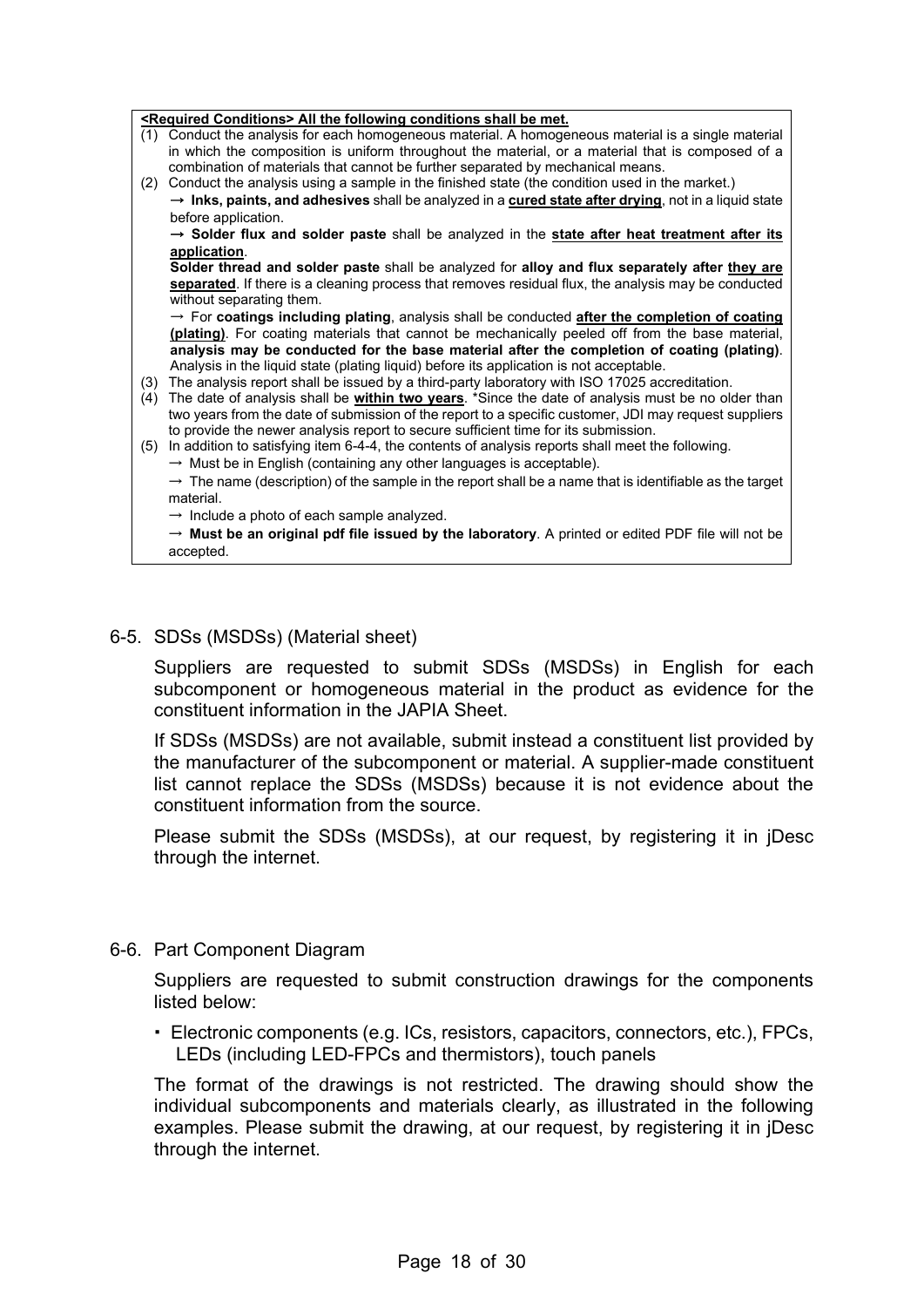#### Example: Transistor

| З<br>2. | Ref.           | Location     | Material         |
|---------|----------------|--------------|------------------|
| 5       |                | Mold Resin   | Epoxy resin      |
|         | $\overline{2}$ | Frame        | Nickel           |
|         | 3              | Lead Finish  | Lead-free solder |
|         | $\Delta$       | Pellet       | Silicon          |
|         | 5              | Bonding Wire | Gold             |
| 4       |                |              |                  |

#### Example: Printed circuit board



#### **7. Procedures from the request to the submission**

JDI environment-audit-sheet

Since submission is requested by JDI's survey system, please register it on the web within the specified term.

- Certification of non-use of environment-related substances
- JAPIA Sheet
- Analysis report
- SDSs (MSDSs) (Material sheet)
- Part Component Diagram

Submission of these documents is requested through the jDesc system. On request from the system, please log into the system, confirm the requested items and the due date, and register the document in the jDesc system through the Internet within the specified term.

After our check of the submitted documents, you will receive a notification of the registration if there are no problems found. Otherwise the documents will be returned; please make the necessary corrections and register the documents again.

Our request may be made via a party designated by JDI. Please follow the email instructions in such a case.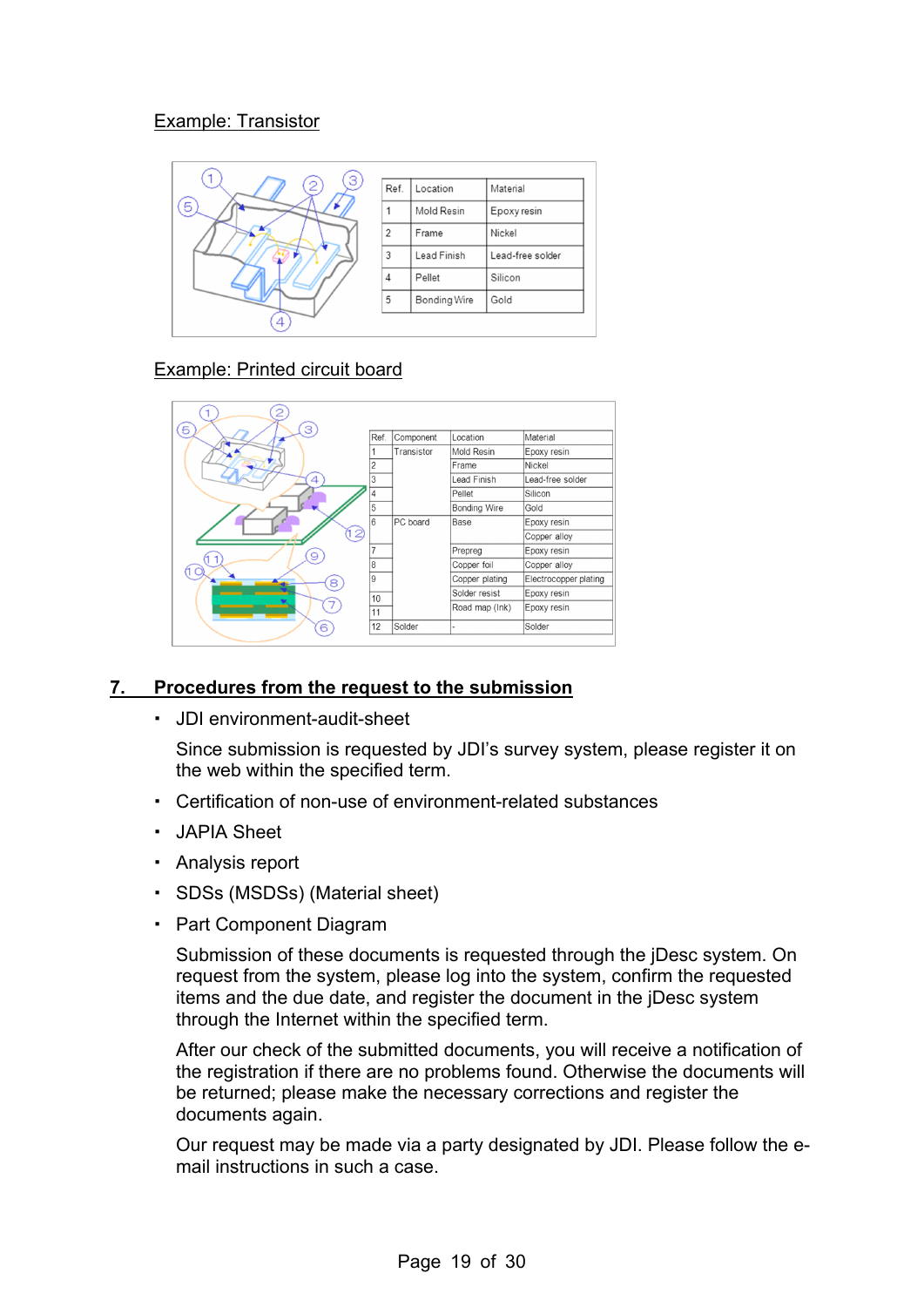The procedures from the submission request to registration are described in the manual available from the Green Procurement website.

<Notes on the jDesc system>

- The jDesc system requires a login ID and a password. If you have not yet obtained your password, request one via e-mail using "jDesc Application Sheet" in the Green Procurement website.
- Please register the "Certification of non-use of environment-related substances" as an Excel or PDF file. In the latter case, please integrate the top page, Component List and Substance Survey Form in a PDF or ZIP file.
- The format text in the Certification of Non-Use of Substances under Environmental Control should not be modified without prior consent of JDI. If any additional comment from supplier is necessary, it should be entered in the comment boxes or separate documents should be attached. Please contact our Environmental Management Division for any question on the submission of comments.
- Trying to register a JAPIA Sheet in an earlier version or with missing data will generate an error message. Please check the file status according to the JAMA Sheet User's Manual available in the Green Procurement website.
- Please submit an analysis report and SDSs (MSDSs) (Material sheet) for each component as described in the JAPIA Sheet registered in jDesc.
- Please select "Part Component Diagram" as the document classification when registering a component construction drawing.
- Please always permit the printing of individual files.

### **III. Handling of These Guidelines**

The guidelines for suppliers will be handled as follows:

Each time these guidelines are revised, the latest version will be published on the website of Japan Display Inc. Suppliers are requested to ensure that they always check and download the latest version of the guidelines.

### **IV. Handling of the Submitted Reports**

The personal information of suppliers that is provided to the JDI Group will be used solely for the purpose of confirming details pertaining to green procurement surveys. Moreover, such information may be used by contractors appointed by the JDI Group, if necessary. In addition, reports and other documentation submitted (such as data from survey tools, analysis reports, and material sheet or SDSs (MSDSs) may be provided to JDI's customers as evidence.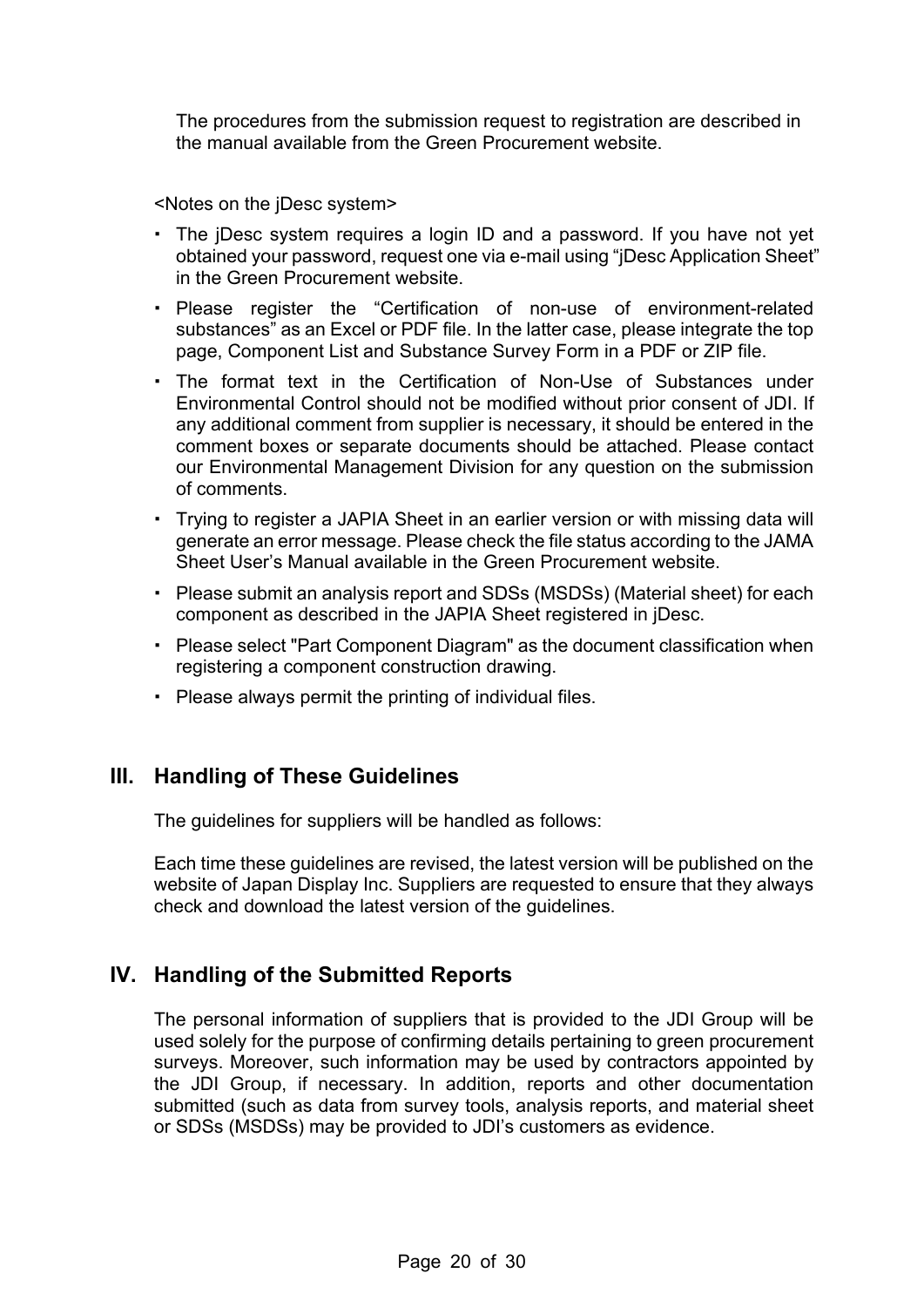## **V. Requests to Suppliers**

- The suppliers of materials and other product-related procurement items, as well as procurement items associated with production activities, are requested to promote the management of systematic environmental conservation activities, and to achieve ongoing improvements in this area. Accordingly, suppliers are requested to respond to surveys inquiring about matters related to their improvement activities and procurement items.

- Documents related to the information on contained chemical substances should be stored at least ten (10) years from the date the procurement item was last manufactured or supplied to JDI. In this regard, the documents related to the information on contained chemical substances refer to the information on constituents that was prepared by suppliers based on analysis, etc. and the information documents on contained chemical substances that were obtained from upstream suppliers, manufacturers, etc.

- In the case where a new prohibited or controlled substance has been added in response to the revision of laws and regulations, if such substance is contained in any procurement item and if such inclusion has not been reported in the documents already submitted to JDI, please promptly notify JDI thereof.

- When making an agreement with JDI for delivery specification concerning "procurement items such as materials related to products," please stipulate the statement of "the JDI Green Procurement Guideline shall be strictly observed" in the specification in principle.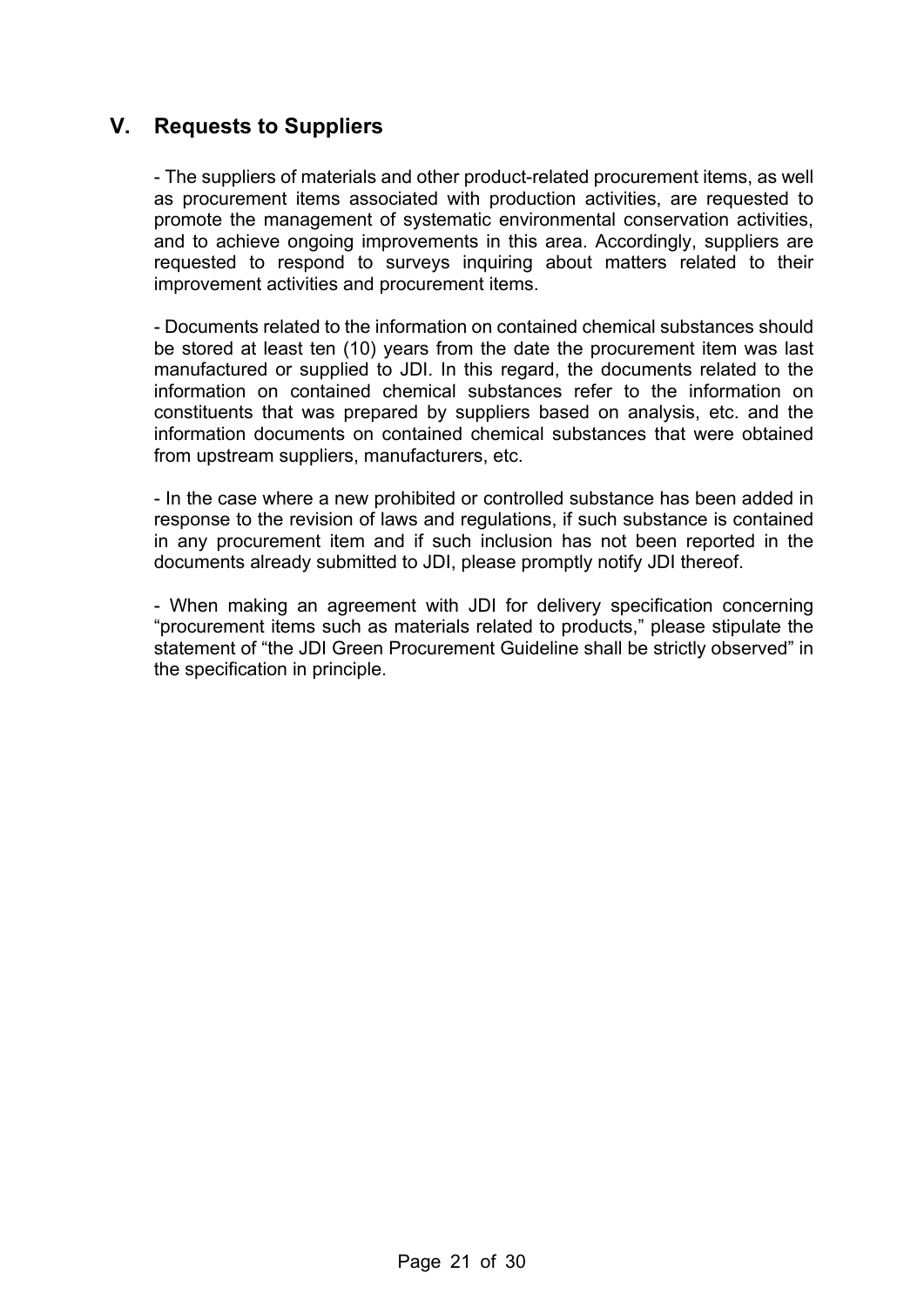# **VI. Others**

<JDI's Green Procurement website>

In Japanese: http://www.j-display.com/company/procurement/supply.html

In English: http://www.j-display.com/english/company/procurement/supply.html

The website provides documents related to JDI's Green Procurement, including the Green Procurement Guideline, Standard of prohibited and controlled substances in product for JDI, Certification of non-use of environment-related substances, the JAMA Sheet User's Manual, and the jDesc operation manual.

<Japan Auto Parts Industries Association, "JAPIA"> In Japanese: http://www.japia.or.jp/work/kankyou/japiasheet/ In English: http://www.japia.or.jp/en/activities/environment/japiasheet/

The site provides, among other items, the JAPIA Sheet manual.

<Joint Article Management Promotion-consortium, "JAMP"> In Japanese: https://chemsherpa.net/ In English: https://chemsherpa.net/english

<International Material Data System, "IMDS"> https://www.mdsystem.com/

<Note on the language of this document>

For any discrepancy between this document and its translation into any other language, Japanese version shall always take precedence.

<Contact for the present subject> Japan Display Inc. **Product Environment Team Procurement Division** 

E-mail: green.proc.zz@j-display.com E-mail: procure.manage.zz@j-display.com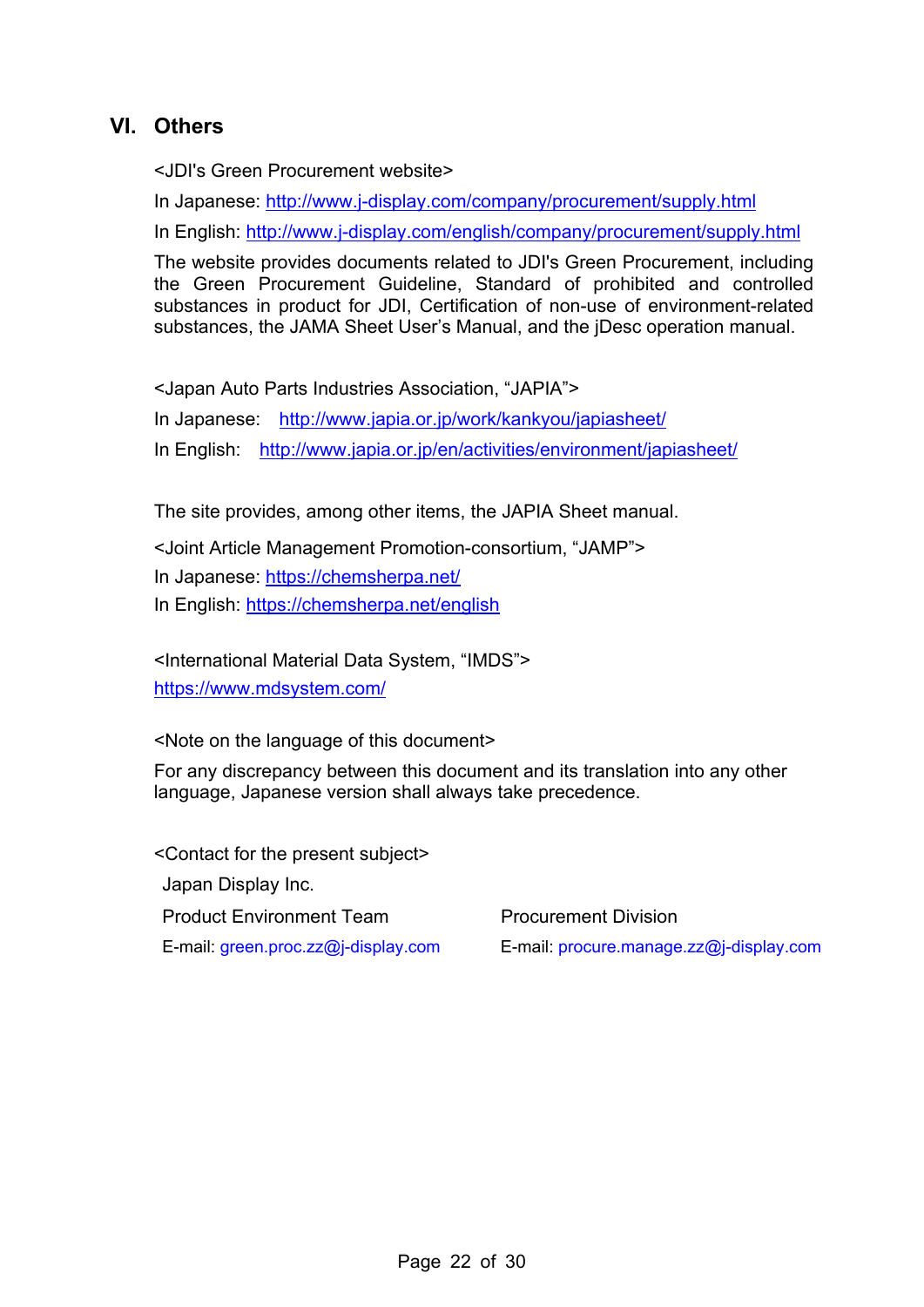# Revision History

| Version | Description                                                                                                                                                                               | Date of revision/<br>issue |
|---------|-------------------------------------------------------------------------------------------------------------------------------------------------------------------------------------------|----------------------------|
| 1.0     | Green Procurement Guideline, first version                                                                                                                                                | April 1, 2012              |
| 2.0     | Individual explanatory materials prepared by<br>JDI Group companies have been<br>discontinued and replaced by this document<br>containing unified descriptions on the<br>following items: | April 1, 2013              |
|         | Standard of prohibited and controlled<br>substances in product for JDI                                                                                                                    |                            |
|         | Environment-related documents, including<br>٠<br>forms, required for the procurement of<br>materials for products                                                                         |                            |
|         | Procedures for the preparation of<br>۰.<br>documents                                                                                                                                      |                            |
|         | Procedures from the requirement to the<br>submission of the documents (via jDesc)                                                                                                         |                            |
| 3.0     | <modifications concerning="" supplier<br="">evaluation&gt;</modifications>                                                                                                                | April 1, 2014              |
|         | Items $2-1$ , $4-1$ and $4-1-1$ :                                                                                                                                                         |                            |
|         | Requirements for the establishment of<br>Management System of Chemical<br>Substances in Products clarified                                                                                |                            |
|         | Items $4-1$ , $4-1-1$ , and $4-1-2$ :                                                                                                                                                     |                            |
|         | The authority for the JDI environment-audit-<br>sheet changed from the JEITA Audit Sheet<br>to JAMP Audit Sheet: related texts and<br>criteria modified accordingly                       |                            |
|         | Item $4-1$ :                                                                                                                                                                              |                            |
|         | Addition of "Final product manufacturers of<br>products included in the scope of the<br>assessment if the supplier is a trading<br>company"                                               |                            |
|         | Item $4-1-4$ :                                                                                                                                                                            |                            |
|         | Evaluation update added                                                                                                                                                                   |                            |
|         | Items 6-1, 7:                                                                                                                                                                             |                            |
|         | Submission of the JDI environment-audit-<br>sheet changed from e-mail to registration in<br>the survey system                                                                             |                            |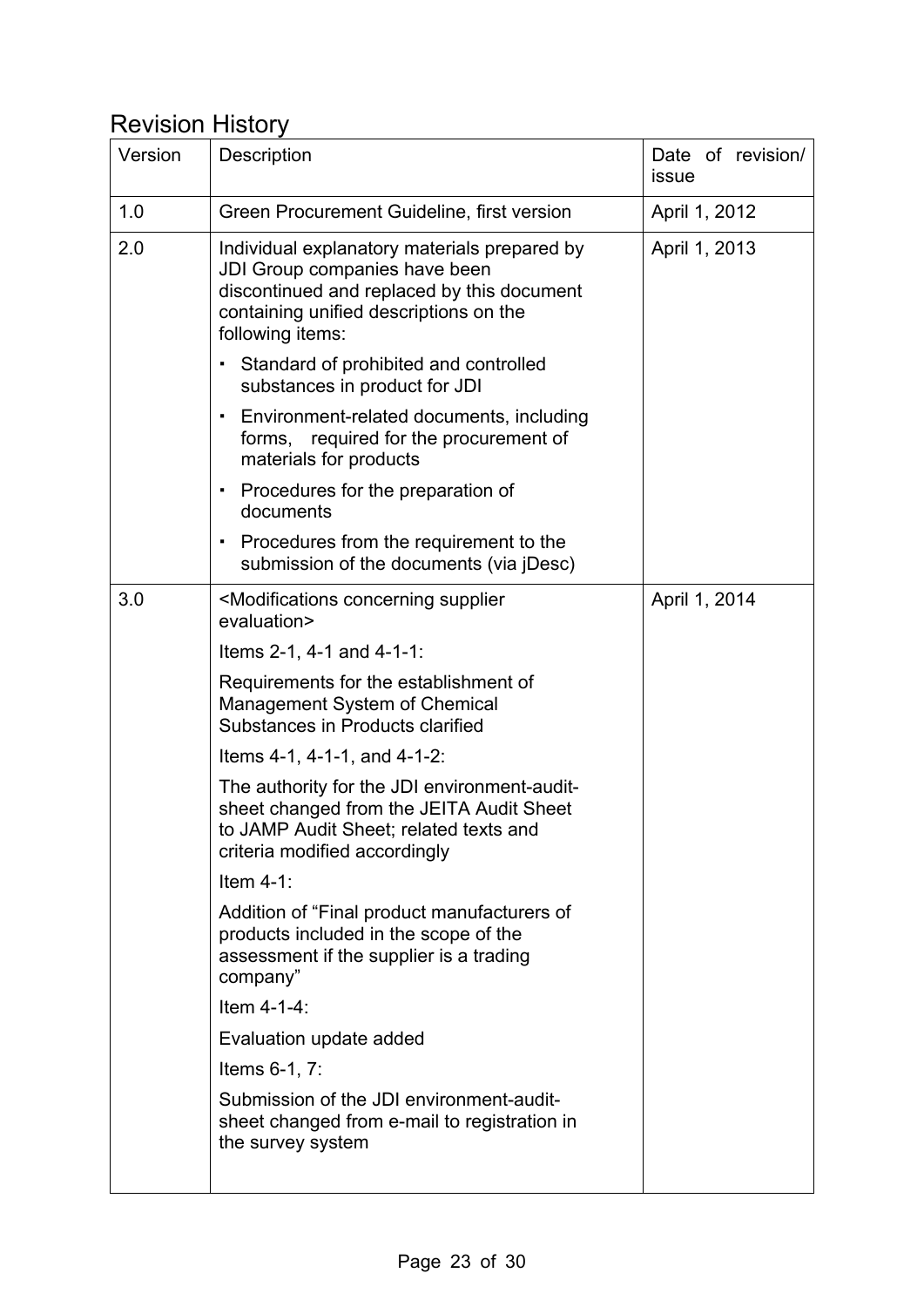| <addition by<br="" concerning="" materials="" provided="">JDI&gt;</addition>                                                                                                                                            |
|-------------------------------------------------------------------------------------------------------------------------------------------------------------------------------------------------------------------------|
| Item $4-2$ :                                                                                                                                                                                                            |
| Exemption added of submitting analysis<br>reports, SDSs (MSDSs), and part<br>component diagrams for materials provided<br>by JDI.                                                                                       |
| Item $6-3-1$ :                                                                                                                                                                                                          |
| JAMA Sheet entry procedure added for<br>materials provided by JDI.                                                                                                                                                      |
| <modification certification="" concerning="" of<br="" the="">non-use of environment-related substances&gt;</modification>                                                                                               |
| Item $6-2-1$ :                                                                                                                                                                                                          |
| Entry procedure partly modified according to<br>the revised format of top page of<br>certification.                                                                                                                     |
| Definition of "recycled resins" added.                                                                                                                                                                                  |
| Item $6-2-2$ :                                                                                                                                                                                                          |
| Entry procedure modified according to the<br>revised Annex [Component List] (Addition of<br>entry method of materials provided by JDI).                                                                                 |
| Item $6-2-3$ :                                                                                                                                                                                                          |
| Entry procedure modified for items<br>concerning undisclosed substances<br>according to the revised Annex [Substance<br>Survey Form] (Revision of entry method<br>regarding questions about undisclosed<br>substances). |
| Item $7$ :                                                                                                                                                                                                              |
| Warning against modification of the text of<br>the Certification of non-use of environment-<br>related substances format added to "Notes<br>on the jDesc system."                                                       |
| <modifications analysis="" concerning="" reports=""></modifications>                                                                                                                                                    |
| Item $4-2$ :                                                                                                                                                                                                            |
| Possibly misleading expressions about<br>submission of analytical reports corrected.                                                                                                                                    |
| Items $4-2$ and $6-4-6$ :                                                                                                                                                                                               |
| Period of validity of analysis reports changed                                                                                                                                                                          |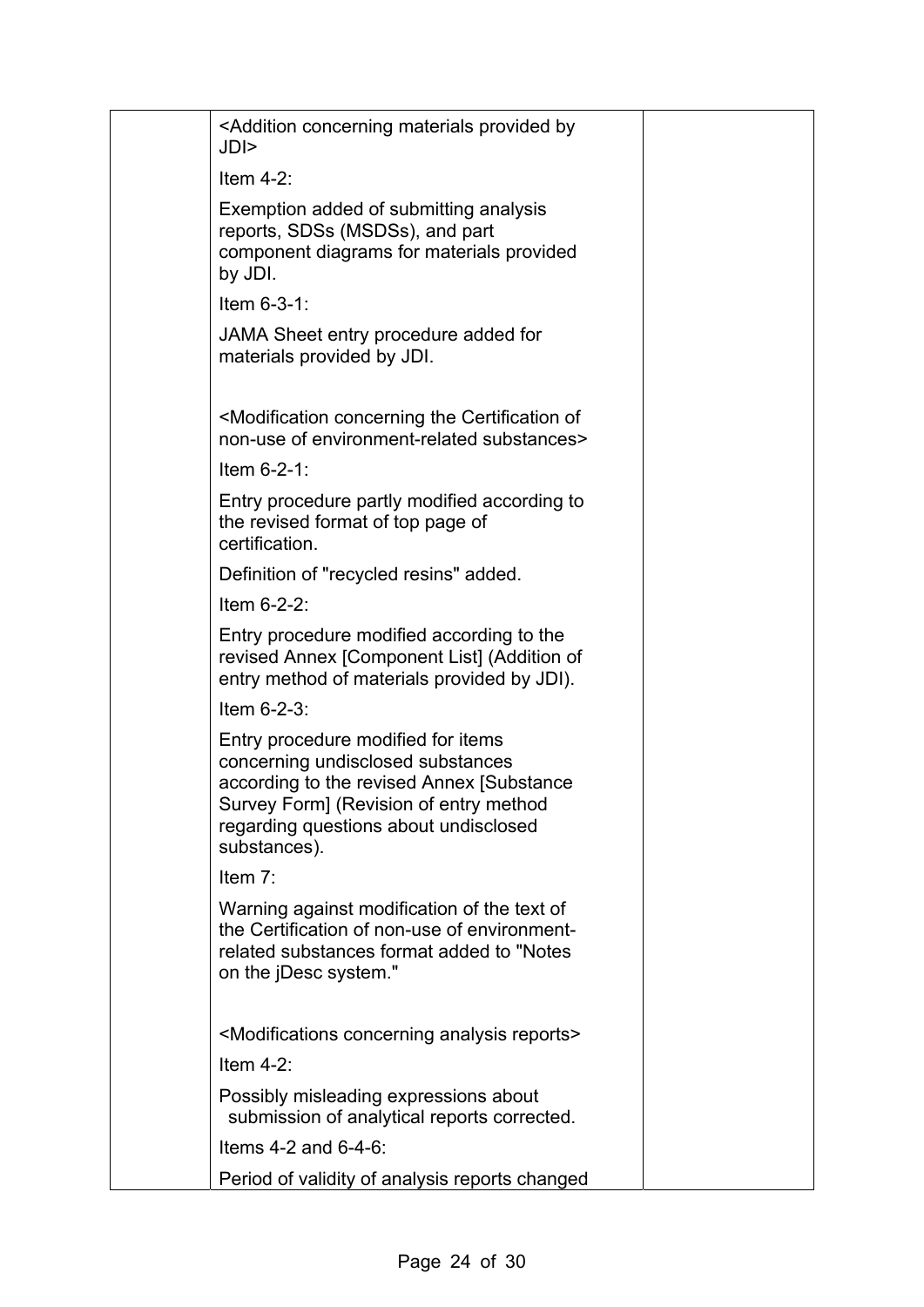|     | from one year to two years after<br>measurement.                                                                                                    |               |
|-----|-----------------------------------------------------------------------------------------------------------------------------------------------------|---------------|
|     | <modification concerning="" msdss=""></modification>                                                                                                |               |
|     | Entire document:                                                                                                                                    |               |
|     | "MSDS" changed to "SDSs (MSDSs)"                                                                                                                    |               |
|     | <modifications component<br="" concerning="" part="">diagrams&gt;</modifications>                                                                   |               |
|     | Items $4-2$ and $6-6$ :                                                                                                                             |               |
|     | Possibility added indicating submission<br>request for separate part component<br>diagrams for components with unclear<br>constitution information. |               |
|     | <other additions,="" and<br="" modifications,="">corrections&gt;</other>                                                                            |               |
|     | Entire document:                                                                                                                                    |               |
|     | - Typographic errors corrected                                                                                                                      |               |
|     | - Updates in accordance with actual<br>situations                                                                                                   |               |
|     | Section IV:                                                                                                                                         |               |
|     | URL of JAMP added.                                                                                                                                  |               |
|     | E-mail addresses added to the <contact for<br="">the present subject&gt;.</contact>                                                                 |               |
| 4.0 | <modification concerning="" evaluation<br="" the="">criteria for suppliers&gt;</modification>                                                       | April 1, 2015 |
|     | Item 4-1-2                                                                                                                                          |               |
|     | - Added a description of the qualitative<br>judgment about evaluation results                                                                       |               |
|     | Items 4-1-3 and 6-1                                                                                                                                 |               |
|     | - Added the description of the case of an on-<br>site audit                                                                                         |               |
|     | <delete items=""></delete>                                                                                                                          |               |
|     | Deleted the following items because of they<br>were overlapped with the file of "JDI Green<br>Procurement for Suppliers":                           |               |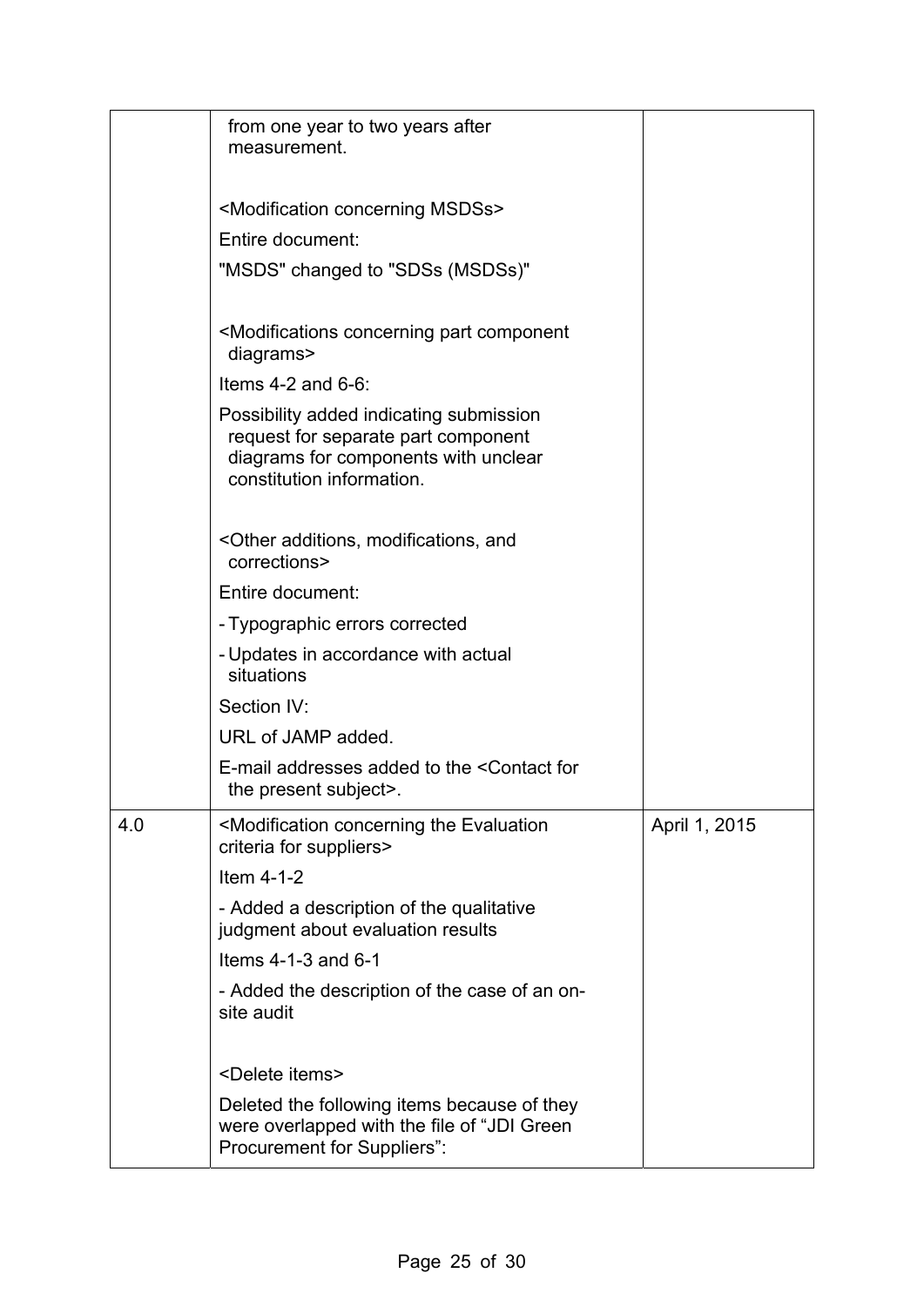|     | Items 6-2-1, 6-2-2, and 6-2-3                                                                                                     |               |
|-----|-----------------------------------------------------------------------------------------------------------------------------------|---------------|
|     | <other additions,="" and<br="" modifications,="">corrections&gt;</other>                                                          |               |
|     | Entire document:                                                                                                                  |               |
|     | - Typographic errors corrected                                                                                                    |               |
|     | - Updates in accordance with actual<br>situations                                                                                 |               |
| 5.0 | <modification concerning="" evaluation<br="" the="">criteria for suppliers&gt;</modification>                                     | April 1, 2016 |
|     | Item 4-1-2                                                                                                                        |               |
|     | - The item name changed from "Selection<br>criteria" to "Decision criteria."                                                      |               |
|     | - The decision criteria for ranks B and C<br>changed to "Need to do corrective action."                                           |               |
|     | - Added the description that if an audit sheet<br>is not submitted, this corresponds to Rank C.                                   |               |
|     | Item $4-1-3$                                                                                                                      |               |
|     | - The item name changed from "Auditing" to<br>"Evaluation method."                                                                |               |
|     | - Changed the description so that it explains<br>about the methods of conducting a self-<br>assessment and an on-site audit.      |               |
|     | - Changed and added the description in the<br>case of conducting an on-site audit.                                                |               |
|     | Item 4-1-4                                                                                                                        |               |
|     | - The frequency of evaluation update<br>changed to "in principle, biennially."                                                    |               |
|     | <modification concerning="" requests="" the="" to<br="">Suppliers&gt;</modification>                                              |               |
|     | V. Requests to Suppliers                                                                                                          |               |
|     | - Added a request concerning the storage<br>period of the information on contained<br>chemical substances.                        |               |
|     | - Added a request concerning the notification<br>to JDI of the information on contained<br>chemical substances at the time of the |               |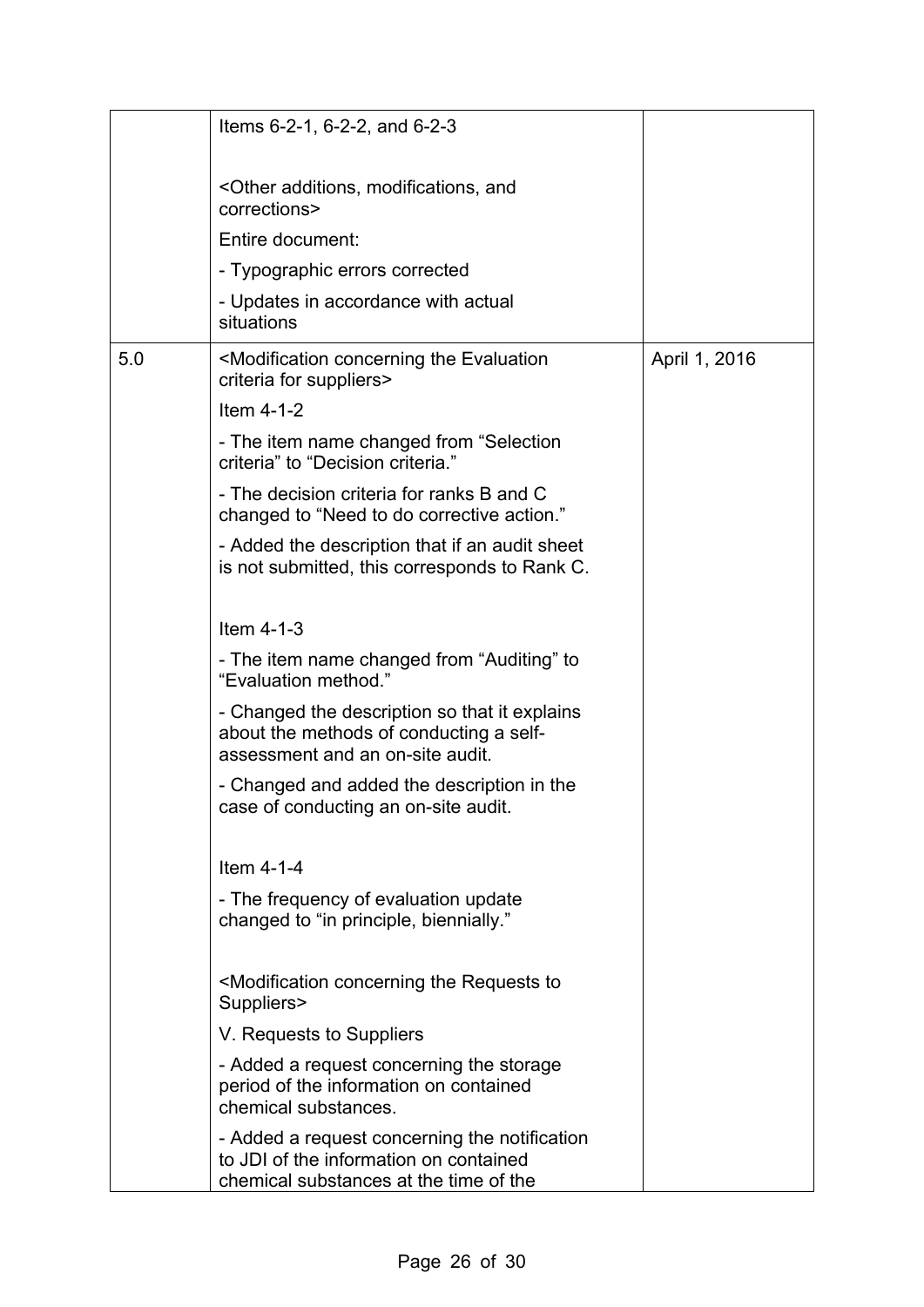|     | revision of laws and regulations.                                                                                      |               |
|-----|------------------------------------------------------------------------------------------------------------------------|---------------|
|     | <other additions,="" and<br="" modifications,="">corrections&gt;</other>                                               |               |
|     | Entire document:                                                                                                       |               |
|     | - Typographic errors corrected                                                                                         |               |
|     | - Updates in accordance with actual<br>situations                                                                      |               |
| 6.0 | <modifications analytical<br="" concerning="">reports&gt;</modifications>                                              | April 1, 2017 |
|     | Items 4-2, 6-4-2, and 6-4-3                                                                                            |               |
|     | - Added the description about requirements<br>for analytical reports on phthalic esters.                               |               |
|     | Items 5 and 6-4-9                                                                                                      |               |
|     | - Added beryllium, PFOS, and PFOA as the<br>substances that may be the material to be<br>analyzed.                     |               |
|     | <deletion an="" item="" of=""></deletion>                                                                              |               |
|     | - Deleted the following item because it was<br>overlapped with the contents in the JAMA<br><b>Sheet User's Manual.</b> |               |
|     | Item 6-3-1 Content of entries for constituent<br>substances in the JAMA sheet                                          |               |
|     | <other additions,="" and<br="" modifications,="">corrections&gt;</other>                                               |               |
|     | - Corrected typographic errors, etc.                                                                                   |               |
| 7.0 | <modifications analytical<br="" concerning="">reports&gt;</modifications>                                              | April 1, 2018 |
|     | Items 4-2, 6-4-2, and 6-4-3                                                                                            |               |
|     | - Changed the description about<br>requirements for analytical reports on<br>phthalic esters.                          |               |
|     | <other additions,="" and<br="" modifications,="">corrections&gt;</other>                                               |               |
|     | - Corrected typographic errors, etc.                                                                                   |               |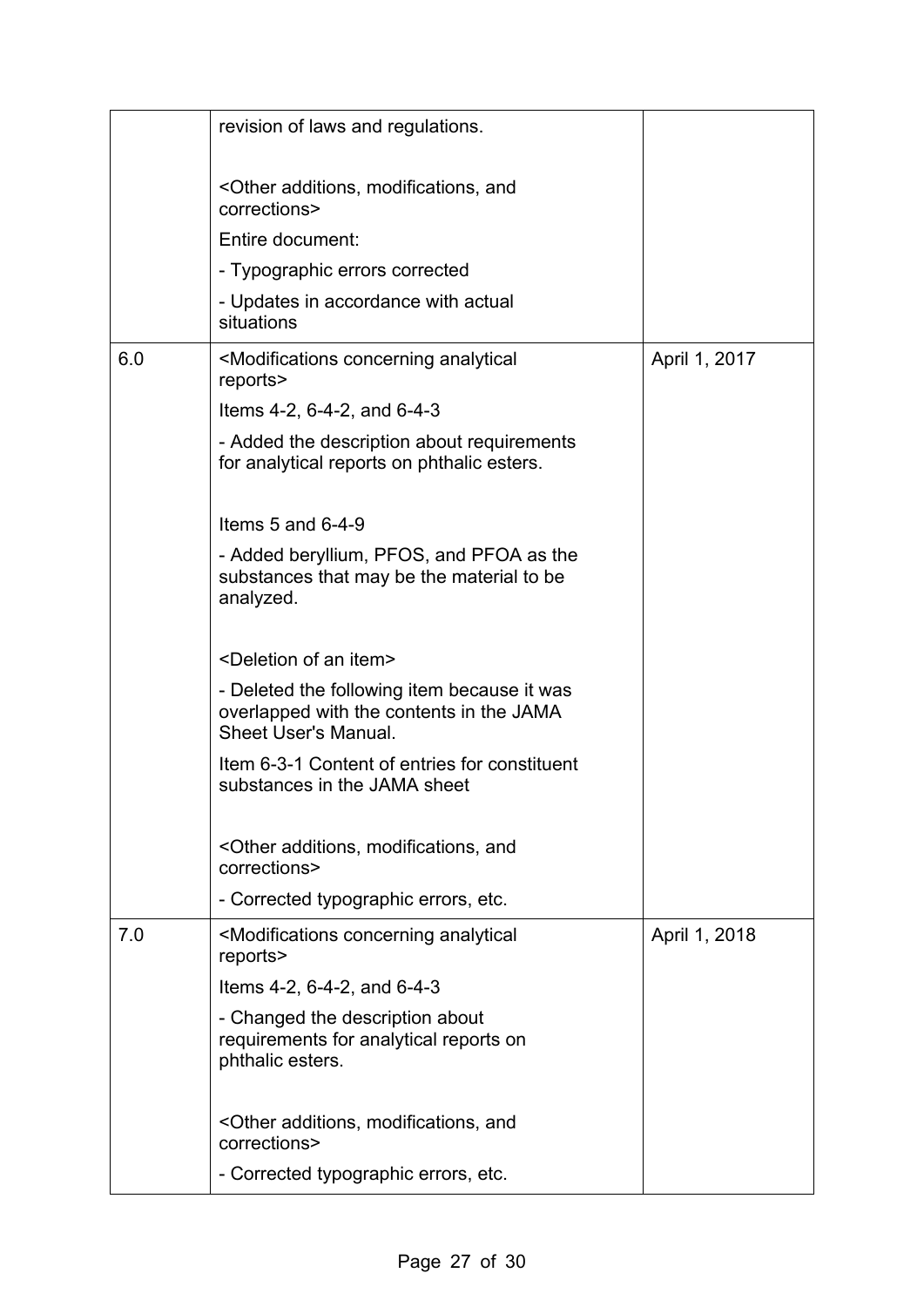| 8.0 | <additions, and="" corrections="" modifications,=""></additions,>                                                                                                                        | April 1, 2019 |
|-----|------------------------------------------------------------------------------------------------------------------------------------------------------------------------------------------|---------------|
|     | Item 2 Initiatives Undertaken by the JDI<br>Group                                                                                                                                        |               |
|     | Item 2) Initiatives focused on procurement<br>items associated with production activities                                                                                                |               |
|     | - Added the description about the request<br>content regarding indirect materials with a<br>risk of transferring their chemical<br>components to our products by direct<br>contact, etc. |               |
|     | Item 3 Scope of this guideline                                                                                                                                                           |               |
|     | procurement items related to<br>Added<br>the<br>description that the scope also applies to OEM and<br>ODM.                                                                               |               |
|     | Item 4-1 Evaluation criteria for suppliers                                                                                                                                               |               |
|     | - Correcting "List of Action Items & Check<br>Sheet" in the text to "Guidelines for the<br>management of chemicals in products<br>'Check Sheet'."                                        |               |
|     | Item 4-1-1 Evaluation items                                                                                                                                                              |               |
|     | - Renewed the evaluation items (revised by<br>the revision of "Guidelines for the<br>management of chemicals in products<br>'Check Sheet" provided by JAMP).                             |               |
|     | Item 4-1-2 Decision criteria                                                                                                                                                             |               |
|     | - Revised the decision criteria (revised by the<br>revision of "Guidelines for the management<br>of chemicals in products 'Check Sheet'"<br>provided by JAMP).                           |               |
|     | Item 4-2 Adoption criteria for materials and<br>other product-related procurements                                                                                                       |               |
|     | - Added the description that there is a case<br>where submission of documents regarding<br>packaging materials used for delivery of<br>procurement items may be requested.               |               |
|     |                                                                                                                                                                                          |               |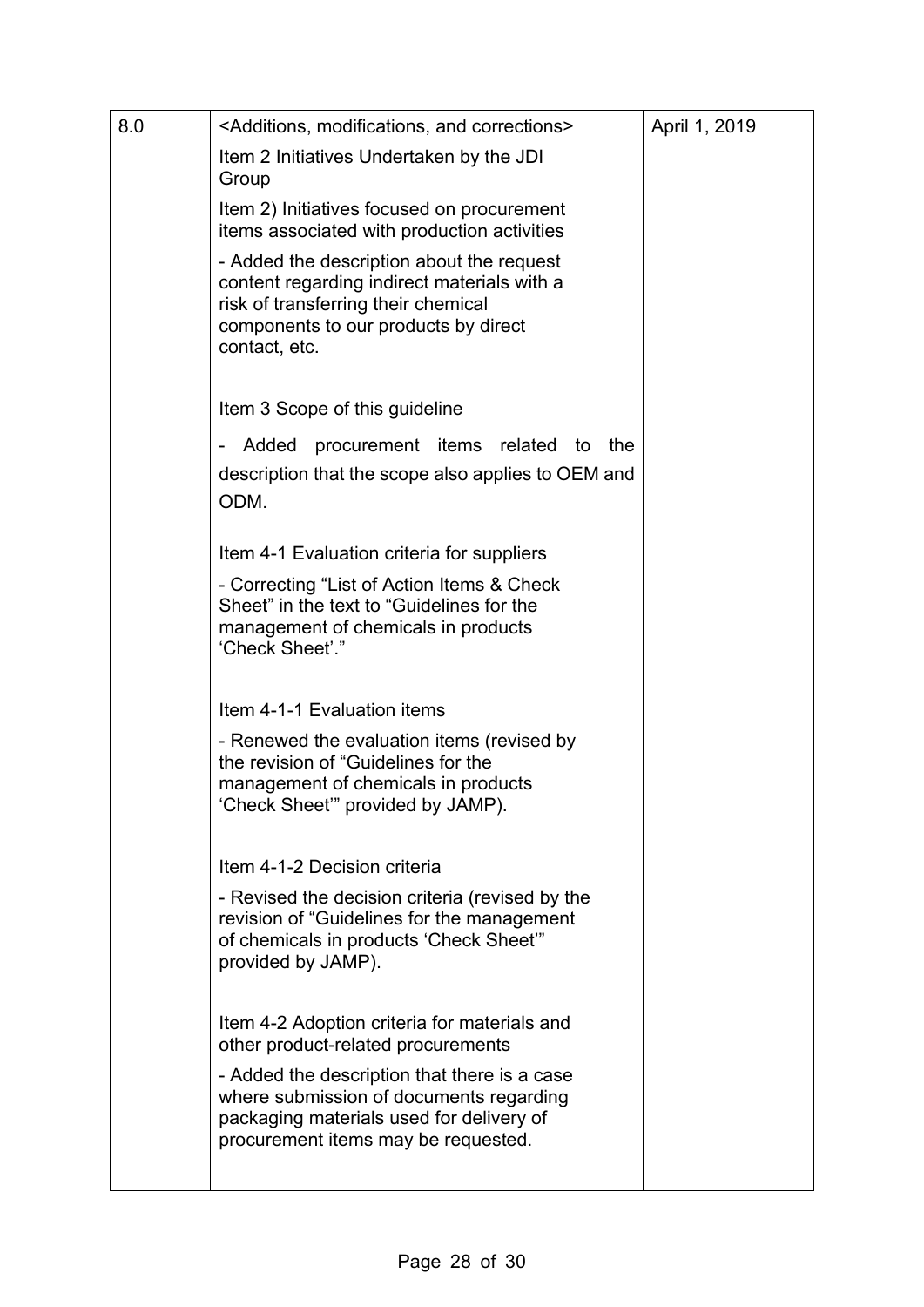|      | Item 6-4-1 Materials analyzed                                                                                                                                                              |               |
|------|--------------------------------------------------------------------------------------------------------------------------------------------------------------------------------------------|---------------|
|      | - Added the description that procurement<br>items in a liquid state should be analyzed in<br>the state after product molding (after drying).                                               |               |
|      | Item V Requests to Suppliers                                                                                                                                                               |               |
|      | - Added the description about a request<br>regarding the agreement on the delivery<br>specification.                                                                                       |               |
|      | - Corrected typographic errors, etc.                                                                                                                                                       |               |
| 9.0  | <modifications concerning="" evaluation<br="" the="">criteria for suppliers&gt;</modifications>                                                                                            | April 1, 2020 |
|      | Item 4-1-4 Evaluation update                                                                                                                                                               |               |
|      | - Deleted the frequency of "biennially in<br>principle" and changed to a method where<br>the implementation of evaluation update is<br>determined by considering the specified<br>content. |               |
|      | - Corrected typographic errors, etc.                                                                                                                                                       |               |
| 10.0 | <modifications analysis="" concerning="" reports=""></modifications>                                                                                                                       | April 1, 2021 |
|      | Item 6-4-9. Others                                                                                                                                                                         |               |
|      | - Added the description about the<br>requirements of analysis reports from our<br>specific customers                                                                                       |               |
|      | <other additions,="" and<br="" modifications,="">corrections&gt;</other>                                                                                                                   |               |
|      | - Changed from "JAMA Sheet" to "JAPIA<br>Sheet"                                                                                                                                            |               |
|      | - Corrected typographic errors, etc.                                                                                                                                                       |               |
| 11.0 | <modifications concerning="" criteria<br="" evaluation="">for suppliers&gt;</modifications>                                                                                                | April 1, 2022 |
|      | Item 4-1-2. Decision criteria                                                                                                                                                              |               |
|      | - Deleted the description about the handling<br>of the old version of the "JDI environment-                                                                                                |               |